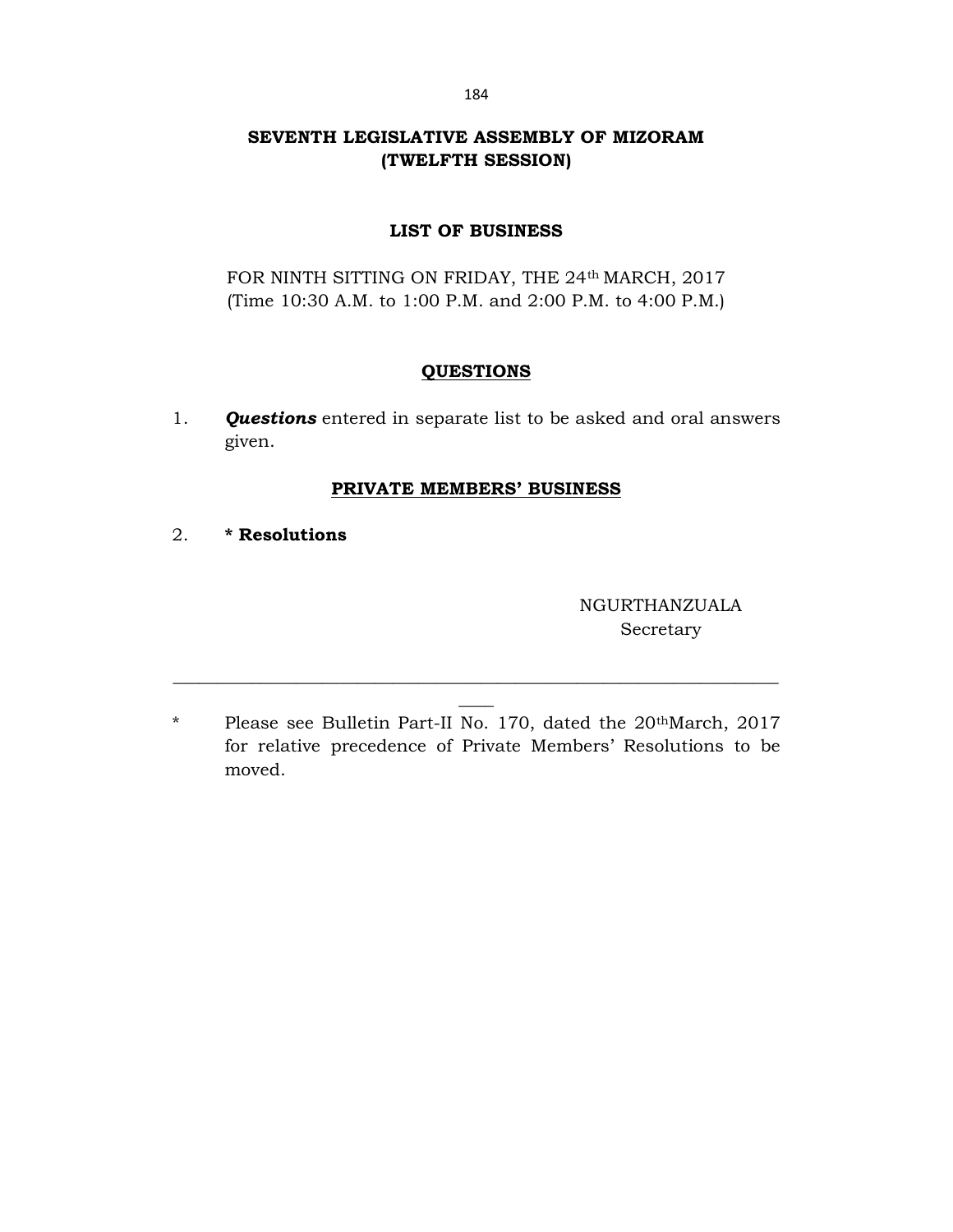SPEAKER : The mouth of the righteous man utters wisdom, and his tongue speaks what is just.

Psalms 37:30

We shall now take Starred Question No. 104 from Pu Nihar Kanti Chakma.

PU NIHAR KANTI CHAKMA: Pu Speaker, Starred Question No. 104. Will the Hon. Minister for Local Administration Department be pleased to state: -

 Will a janitor be appointed to take care of public toilets constructed by the department

at various localities?

SPEAKER : The Hon. Minister concerned may answer.

PU LALTHANLIANA, MINISTER: Pu Speaker, the answer is: -

 It is not be possible as there are numbers of toilet under the maintenance of the department.

SPEAKER : Supplementary Question from Pu Nihar Kanti Chakma.

PU NIHAR KANTI CHAKMA: Pu Speaker, most of the public urinal or toilet under the maintenance of the department seems unattended as they are all very dirty and causing public nuisance. May the department appoint a janitor to take care of such public urinal or toilet?

SPEAKER : The Hon. Minister concerned may give the answer.

PU LALTHANLIANA, MINISTER: Pu Speaker, the public toilets and urinals are generally put under the charge of VC's and NGO's of the concerned locality where as some are being handed over to the department of UD & PA a couple of years back.

SPEAKER : Starred Question No. 105 and Pi Vanlalawmpuii Chawngthu to ask.

PI VANLAWLAWMPUII CHAWNGTHU: Pu Speaker, Starred Question No. 105. Will the Hon. Minister for Public Works Department be pleased to state: -

- a) May the process of construction of Khawlailung-Hmunzawl road be expedited?
- b) If there is a plan for widening and blacktopping of Chekawn North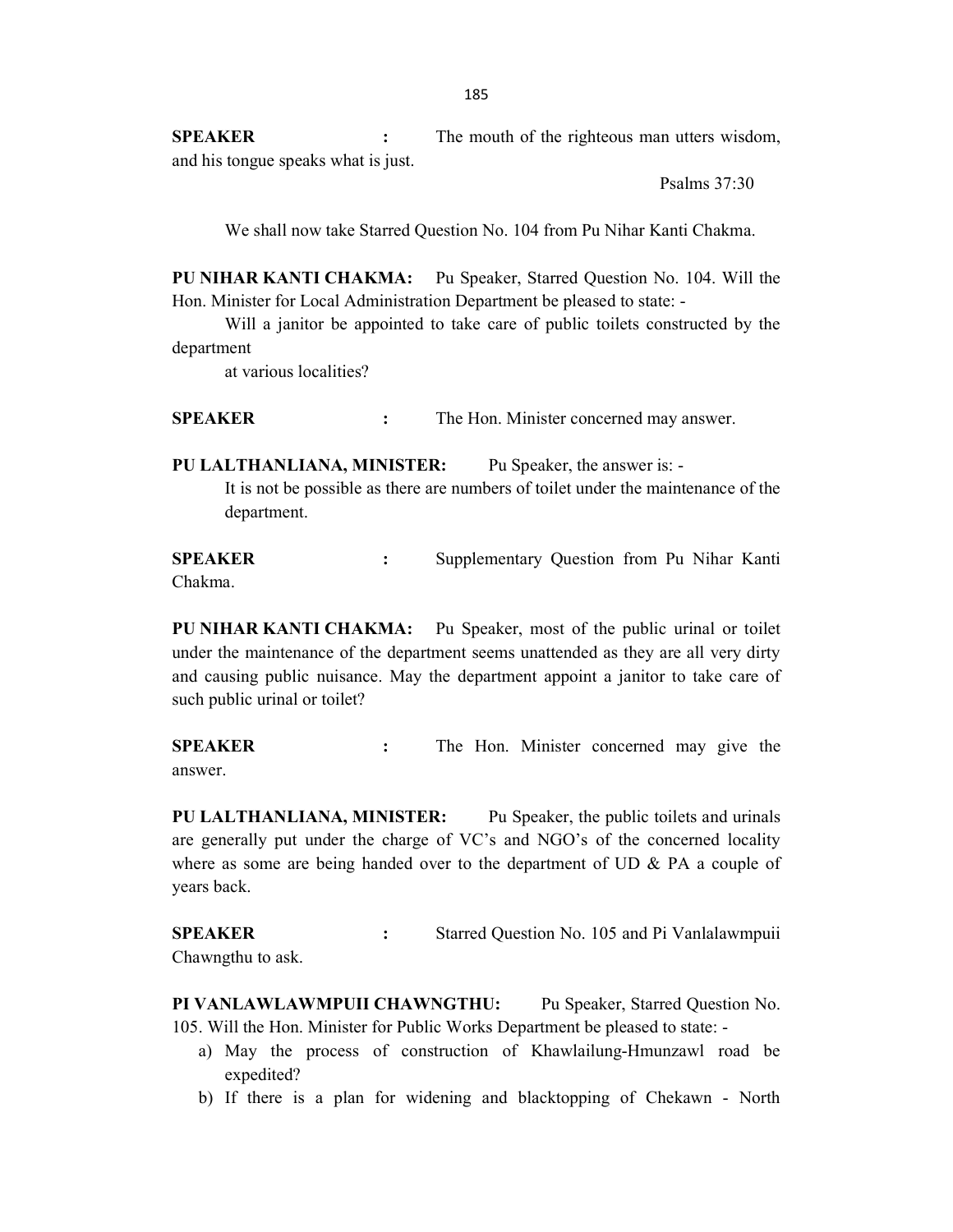Vanlaiphai - Artahkawn;

c) Estimate time for completion of Bridge over the river Tuichang and the estimate amount for the construction.

SPEAKER : The Hon. Chief Minister may answer the question.

PU LAL THANHAWLA, CHIEF MINISTER: Pu Speaker, the answer is as follows:

- a) Concept paper has already been submitted and we are waiting for the reply.
- b) There is no plan for widening and blacktopping of Chekawn-N. Vanlaiphai-Artahkawn road during 2016-2017. It is proposed to be done during 2017- 2018 as necessary.
- c) As per agreement, it is expected to be completed by 1.10.2018. The estimate amount as per agreement is ₹751.08 crore.

SPEAKER : Any Supplementary Question? If so, I call upon Pu K. Sangthuama to ask Starred Question No.

PU K. SANGTHUAMA : Pu Speaker, Starred Question No. 106. Will the Hon. Minister for PWD be pleased to state: -

 The amount of bills due to the contractors for construction of the retaining wall, side drain and culvert of MZU Road.

SPEAKER : The Hon. Chief Minister.

PU LAL THANHAWLA, CHIEF MINISTER: Pu Speaker, any due for construction of retaining wall, side drain and culvert at MZU road has already been paid.

| <b>SPEAKER</b>                         |                | Supplementary Question, if any.                 |
|----------------------------------------|----------------|-------------------------------------------------|
| PU K. SANGTHUAMA<br>by the department. | $\ddot{\cdot}$ | Pu Speaker, I thank for the prompt action taken |
| <b>SPEAKER</b><br>Vanlalzawma.         |                | Starred Question No. 107 to be asked by Pu      |

PU VANLALZAWMA : Pu Speaker, Starred Question No. 107. Will the Hon. Minister for Geology & Mineral Resources Deptt. be pleased to state: -

- a) The assigned firm for exploration of oil and natural gas within Mizoram;
- b) What is the present status?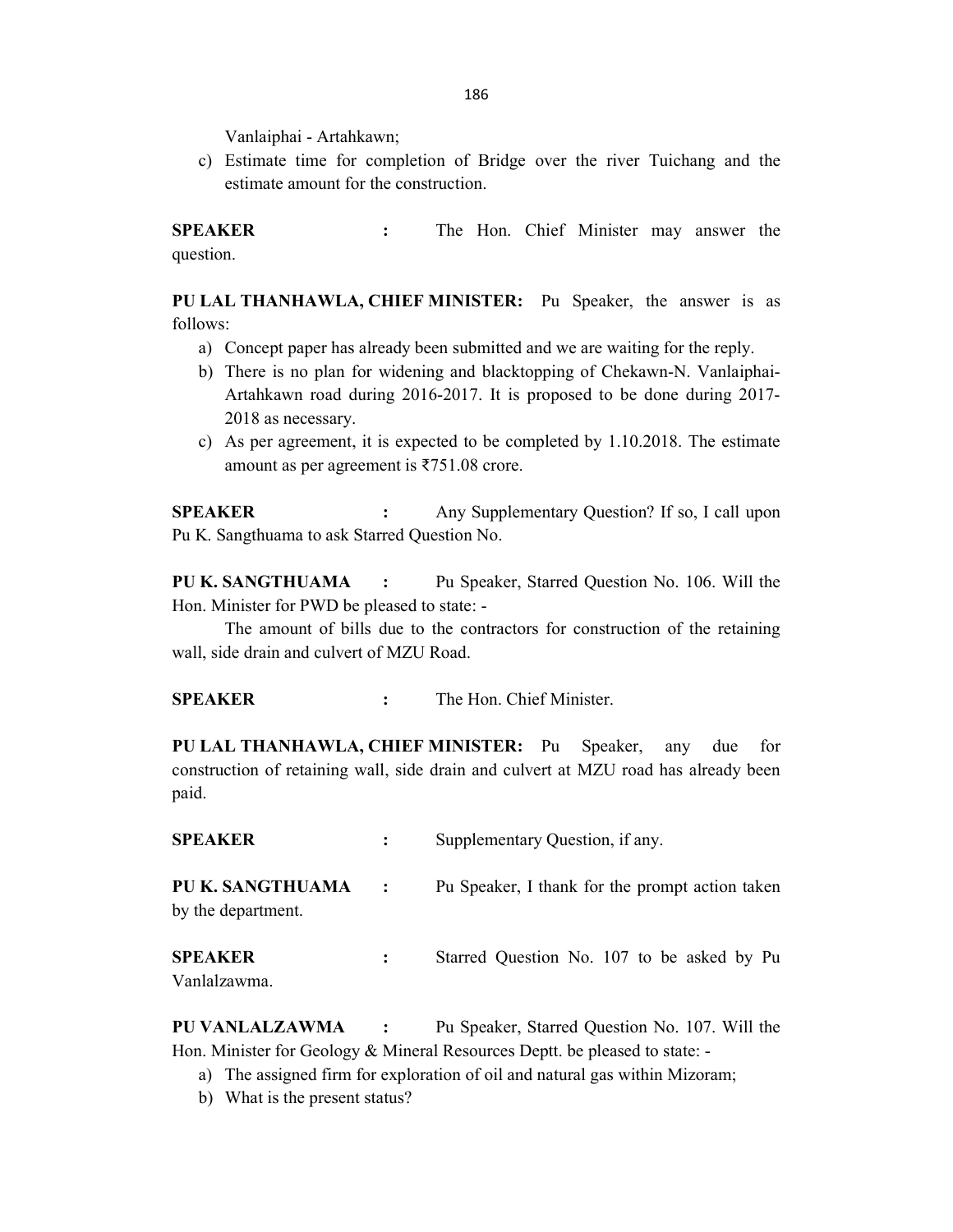c) Is it hopeful for the success?

SPEAKER : The Hon. Minister concerned may now reply.

PU H. ROHLUNA, MINISTER: Pu Speaker, the answer is as follows: -

- a) Exploration of oil and natural gas within Mizoram is assigned to the Oil & Natural Gas Corporation Ltd. (ONGC) and Oil India Ltd. (OIL).
- b) The presence of gas is found in the drilling works of Meidum and Zanlawn areas where as no satisfactory result has yet been found in the exploration of Maubuang and Keifang.
- c) As already mentioned, some traces of natural gas and oil reserve was found at Meidum. In the meantime, renewal of the contract period for OIL and ONGC are being applied to the Central Govt. If permitted, the work will then be resumed.

SPEAKER : Supplementary Question from Pu Vanlalzawma.

PU VANLALZAWMA : Pu Speaker, does the government receive the official reports on explorations at Zanlawn, Maubuang and Keifang?

SPEAKER : The Hon. Minister may answer it.

PU H. ROHLUNA, MINISTER: Pu Speaker, the Govt. did not receive the official report. However, the progress of works is witnesses for monitoring of work are done on regular basis. The ONGC Ltd. has conducted it surveys by using Air-borne Gravity Radiometry and Magnetic Survey in the northern areas of Mizoram. Exploratory drilling will also be initiated at Suarhliap and the surrounding areas. I would also like to mention that one of the assigned firms i.e. NAFTOGAZ is being terminated for failing to start the work on time.

SPEAKER : Supplementary Question from Pu Vanlalzawma.

PU VANLALZAWMA : Pu Speaker, these companies never share their status and information to the state government in the past; even if asked, they refused to do so. It is doubtful the government will receive such information. May the Hon. Minister clarify that point?

PU H. ROHLUNA, MINISTER: Pu Speaker, such information is availed only through monitoring of the department officials as well as the Parliamentary Secretary. As stated, the official report is not received.

PU LAL THANHAWLA, CHIEF MINISTER: What Pu Vanlalzawma has said is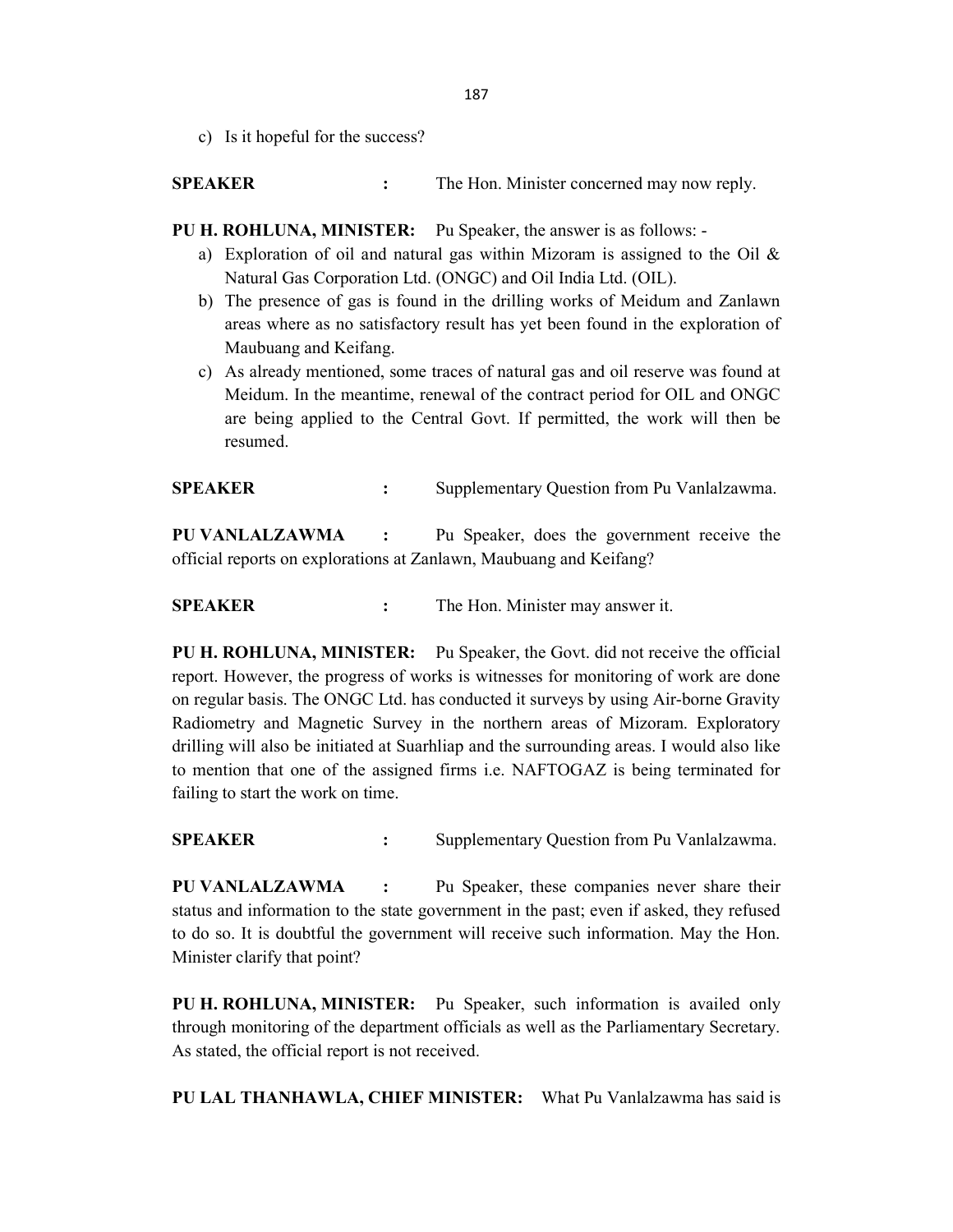true. Even now, we send our two MPs to visit the company's office from time to time to enquire about the matter. When the official authority of such companies visited our state, we even told them that we could not fully trust them in view of their performances. The officials from Chamber of Commerce also suggested us to stand on guard so that the resources of our state would not be exploited.

 All possible efforts are made for exploration oil and natural gas in the southern areas as well. I had personally met Mr. Veerappa Moily and also the present Minister, Mr. Pradhan who had sent the Director in Mizoram to discuss this project. It is expected that the deposit of oil or natural gas may be found in the southern region due to its location closed to the Arakan Basin. However, there are certain problems when the central government is quite slow in dealing with the project.

SPEAKER : Starred Question No. 108 be asked by Pu Lalruatkima.

PU LALRUATKIMA : Thank you, Pu Speaker. Will the Hon. Minister for PWD be pleased to state: -

- a) From which source fund provision for improvement of Champhai Zokhawthar road is made? Who is the contractor?
- b) What is the tender amount and at what rate the assigned contractor bids the work? What is the length of the road?
- c) As per agreement, what is the estimate percentage of fund provision for completion of the work? When the work started and what is is the estimate time for completion?

SPEAKER : The Hon. Chief Minister may give the answer.

PU LAL THANHAWLA, CHIEF MINISTER: Pu Speaker, the answer is as follows:

- a) The work is funded from loan availed from the World Bank International Development Association?
- b) The tender amount is ₹153.10 crores. The contractor bids the tender at ₹137.14 crores (10.42% lower). The the road is 27.25 kms.
- c) The amount as per agreement is ₹137.14 crores. The work was started on  $26<sup>th</sup>$ December, 2014 and it is expected to be completed by  $26<sup>th</sup>$  June, 2018.

The present status of the work is as follows:

 Physical achievement - 42% Financial achievement - 37.10%

SPEAKER : Any Supplementary Question?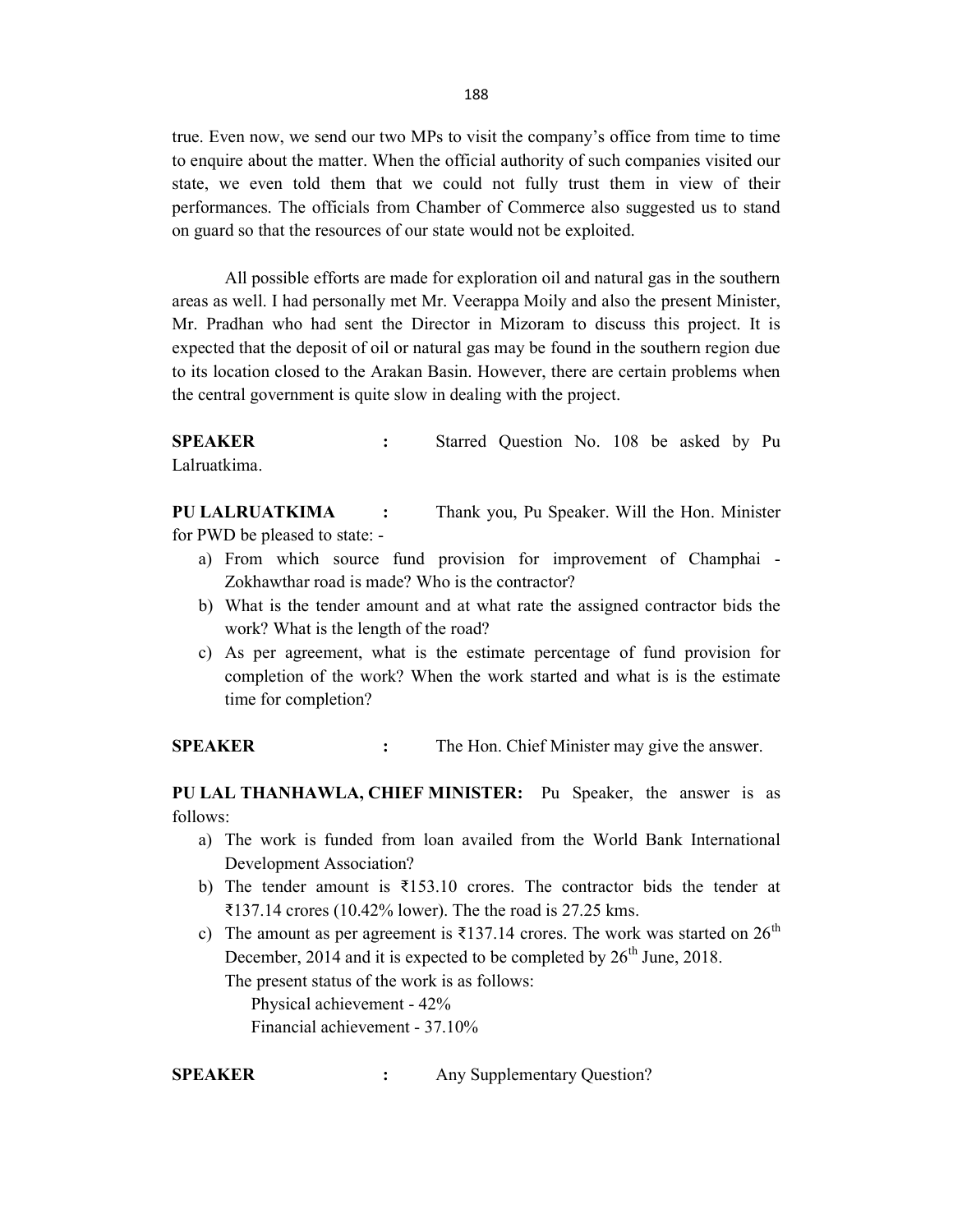PU LALRUATKIMA : Thank you, Pu Speaker. My Supplementary questions are as follows: -

i) If the assigned contractor, TARMAT has given out the work on sub-contract. If so, who are such sub-contractors? Is this permissible as per MoU?

ii) Is the funding agency satisfied with the works under Mizoram State Roads II project? What is the reason for giving us warning?

iii) Three projects of World Bank funded are in progress. Whether death victim of the project related has been compensated?

iv) What is the progress of work? And is the work for the month of February being completed?

v) How much is the loan interest and what is the percentage?

SPEAKER : Pu T.T. Zothansanga.

PU T.T. ZOTHANSANGA : Pu Speaker, my questions are: -

i) Is it a fact that construction of Seling - Champhai road could not be started as yet due to transfer of work from BRTF to PWD during the previous ministry?

ii) Which authority is taking the charge of the on-going improvement of road; BRTF or PWD?

SPEAKER : The Hon. Chief Minister may reply.

PU LAL THANHAWLA, CHIEF MINISTER: Pu Speaker, BRTF is not continuing improvement work of Seling-Champhai road and most the units have left Mizoram for security reason. We have summoned the concerned Engineers several times so that the work is expedited but they in turn asked our helps to approach the Defense Ministry on their behalf.

 Since the tender amount of any work in Mizoram is higher than that of most of the states in India, several contractors have enters without prior knowledge of the topography and the problems which may come in the process and they generally lost interest to such works; the same happens with improvement of Champhai - Zokhawthar road. Eventually, the work is given on sub-contract to Sunshine Overseas Ltd.

 Besides, I would like to mention that Zokhawthar needs to be prioritized since it is expected to serve as the gateway to India from Myanmar side. Since the Central Govt. too aware of its importance, we even suggest for a bus service plying to Zokhawthar - Falam - Tahan - Mandalay.

 It is a fact that World Bank is not content with the performance of the contractors; a team from Work Bank had even spot-visited the work on January and it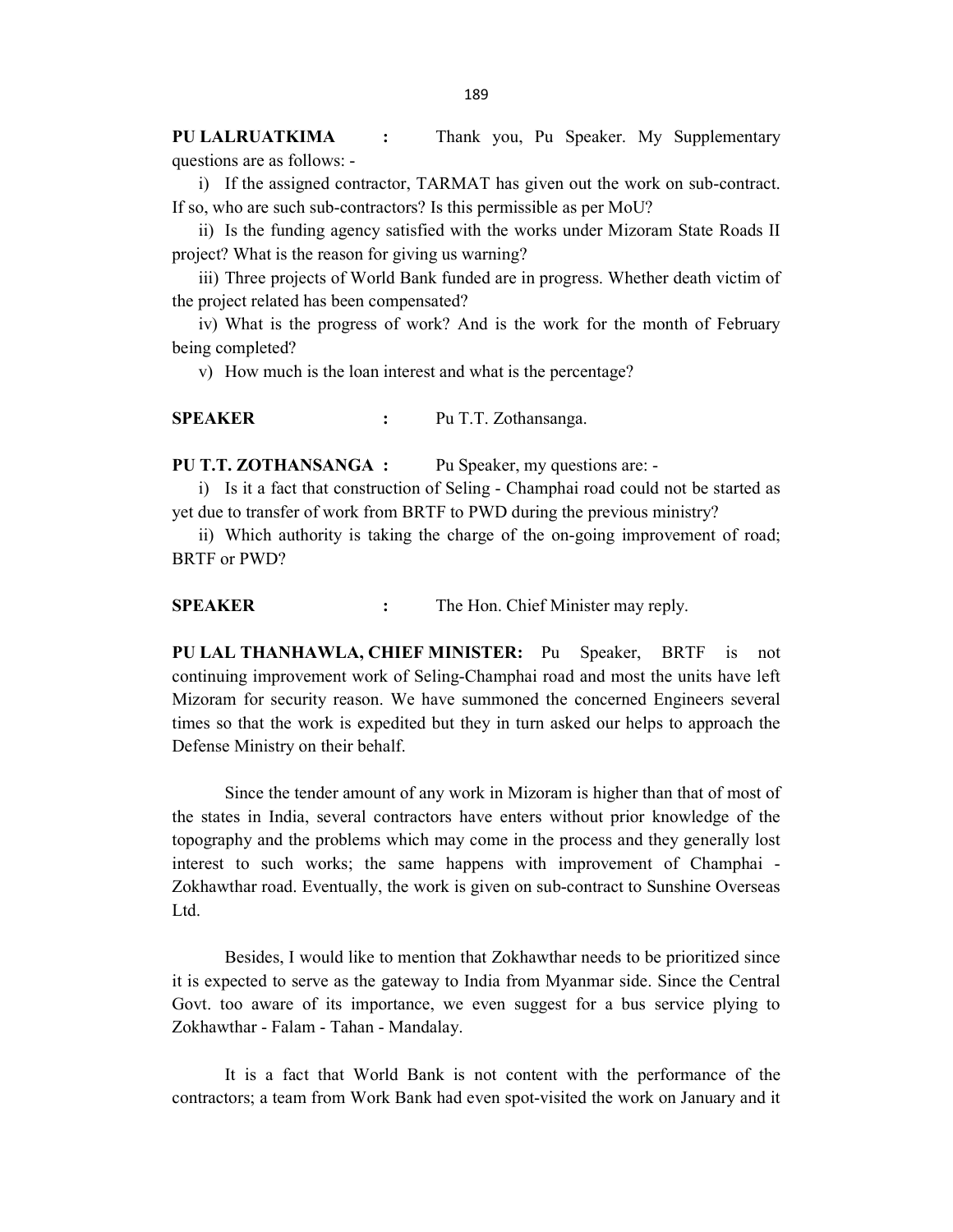190

seems they are not satisfied with the works. What we can do from our capacity is quite limited but only to urge the workers to expedite the process. As of compensation to the work's victim, it is the ongoing court case.

SPEAKER : Dr. K. Beichhua to ask Starred Question No. 109.

Dr. K. BEICHHUA : Thank you, Pu Speaker. Will the Hon. Minister for Local Administration be pleased to state: -

- a) Whether the owners of picnic spot in Mizoram contributes taxes to the Government as well?
- b) If so, how much is collected in a year?
- c) If not, is there a provision to collect taxes from such owners?

SPEAKER : The Hon. Minister concerned, Pu P.C. Lalthanliana may give the answer.

PU P.C. LALTHANLIANA, MINISTER: Pu Speaker, since picnic spot business is not privatized by the government, I am afraid I could not answer the question.

Dr. K. BEICHHUA : Pu Speaker, what I mean is picnic spot of some privates and not privatized by the government. At the same time, I would like to ask if there is any regulation for maintenance of our picnic spots, recreation centres, etc.

SPEAKER : Er. Lalrinawma, if he has anything to ask.

Er. LALRINAWMA : Is LAD the authorized department for registration of picnic spots?

SPEAKER : The Hon. Minister may give the answer.

PU P.C. LALTHANLIANA, MINISTER: Pu Speaker, there is no such regulation at the moment. However, the Draft Mizoram Swimming Pool Regulation and Control Rules, 2016 has been formulated. It will be implemented as soon as approval of the Cabinet is obtained.

SPEAKER : Dr. K. Beichhua.

Dr. K. BEICHHUA : Pu Speaker, the Mizoram Gazette published on 3.3.2015 regarding the allocation of business included LAD as well. Why is such Rules and Regulation not being implemented till today? Why is the Hon. Minister remains without such knowledge?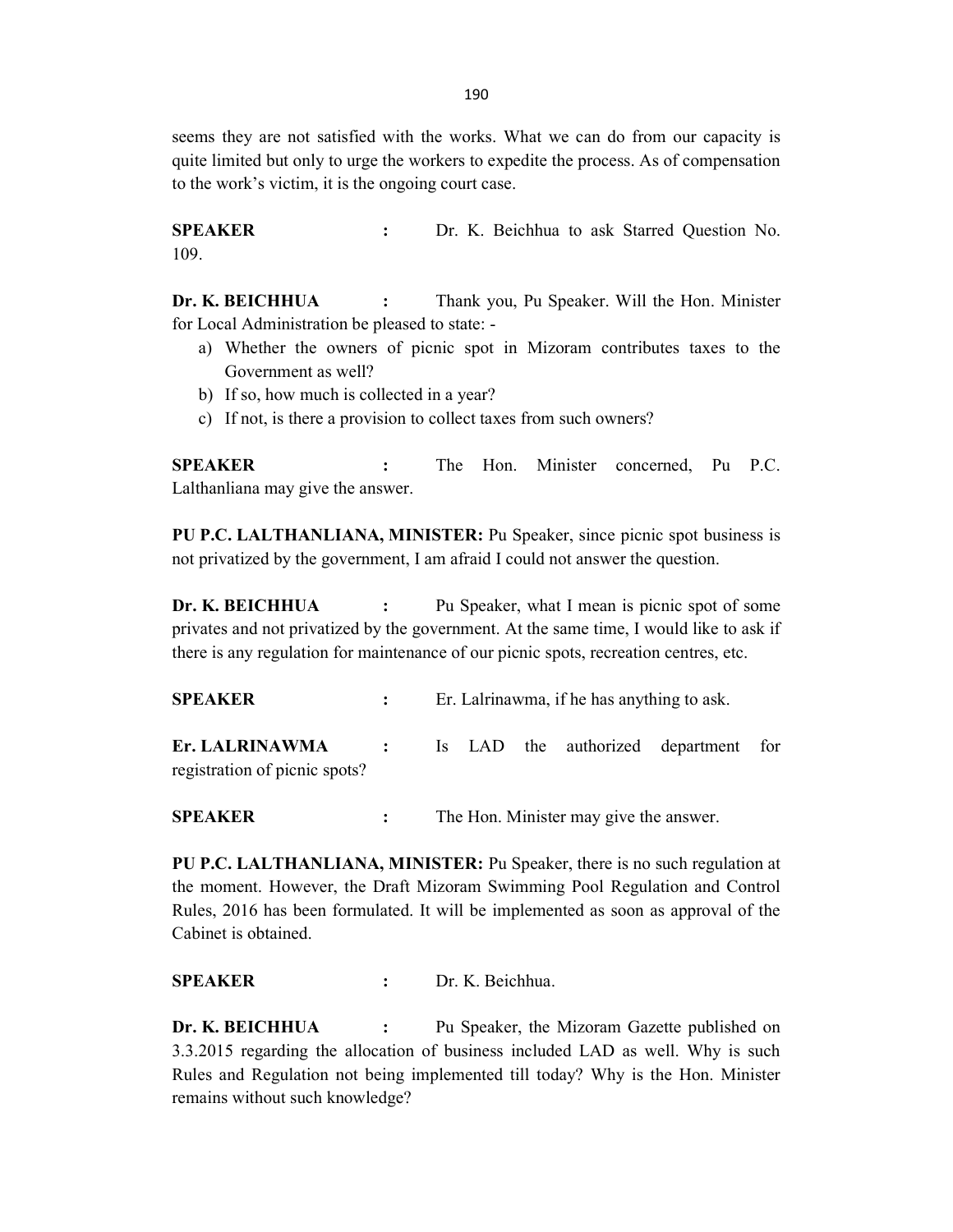PU P.C. LALTHANLIANA, MINISTER: Pu Speaker, as already stated, the said rules and regulations are under process.

 For information of the House, recreation centres and parks that we have so far in Mizoram are Brig. T. Sailo Park at Lengte, Lal Thanhawla Park at Hmuifang, Lalsavunga Park which is under construction at Hlimen, Laldenga Park at Kawmzawl, Pukpui of Lunglei District and Dawngzawl park at Serchhip.

Dr. K. BEICHHUA : Pu Speaker, I do not understand why the government is taking too long to formulate such rules and regulation even after a bill has been passed in this House. I urge that more efforts should be given in this regard. Thank you.

**SPEAKER** : The next question belongs to Dr. Ngurdingliana and since he is absent today, we shall go to Starred Question No. 111 which will be asked by Pu Lalthanliana.

PU LALTHANLIANA : Pu Speaker, Starred Question No. 111. Will the Hon. Minister for PWD be pleased to state: -

 Whether various funds availed for maintenance of National Highway is sufficient for our state?

SPEAKER : The Hon. Chief Minister may give the answer.

PU LAL THANHAWLA, CHIEF MINISTER: Pu Speaker, the funds availed for maintenance of roads so far is not sufficient for our state.

SPEAKER : Er. Lalrinawma.

Er. LALRINAWMA : Pu Speaker, how much is availed per km. and the total amount availed during 2016-2017?

**SPEAKER** : The Hon. Chief Minister may give the answer.

PU LAL THANHAWLA, CHIEF MINISTER: Pu Speaker, I regret for not preparing myself for that question. However, I would like to state that we usually asked fund provisions to the Ministry of Road Transport & Highways as per requirement. For improvement of riding quality project and periodical renewal of work may be availed at an interval of 4 to 5 years. The work is not determined in km but it is provided as a lump sum.

SPEAKER : Now let us call upon Dr. K. Beichhua to ask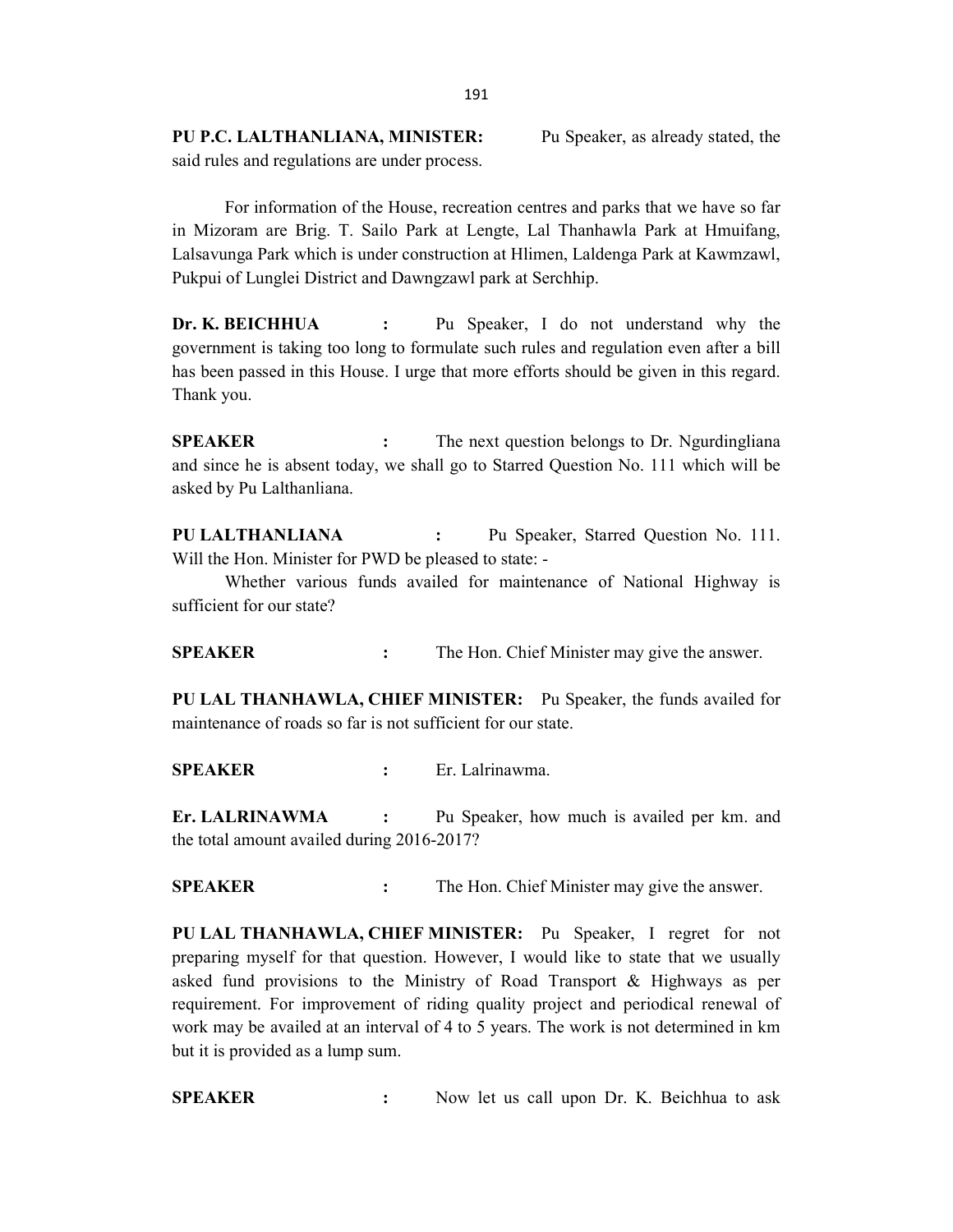Starred Question No. 112.

Dr. K. BEICHHUA : Pu Speaker, Starred Question No. 112. Will the Hon. Minister for PWD be pleased to state: -

- a) From which funding Indoor Stadiums at Bungtlang and Keitum are being constructed?
- b) What is the amount?
- c) Who are the contractors, and their address?
- d) Is it completed, and if not, when will it be completed?
- e) What is the reason for the delay in completing?

**SPEAKER** : The Hon. Chief Minister may give the answer.

PU LAL THANHAWLA, CHIEF MINISTER: Pu Speaker, the answer is as follows:

- a) They are constructed through funds availed from the Ministry of DoNER (NLCPR); the amount is  $\overline{\xi}$ 173.75 lakhs each.
- b) The contractor for Bungtlang Indoor Stadium is Pu R. Hrangkunga, of Tuikhuahtlang and for Serchhip is Pu P.C. Vanlalsawma of Serchhip.
- c) Civil work has been done while internal electrification is in process.
- d) Completion is delayed for not receiving the funds fully from Ministry of DoNER.

SPEAKER : Starred Question No. 113 may now be asked by Hon. Opposition Group Leader, Pu Vanlalzawma.

PU VANLALZAWMA : Pu Speaker, Starred Question No. 113. Will the Hon. Minister for PWD be pleased to state: -

- a) When is the ongoing construction of Thenzawl Zote S road using cement concrete is expected to be done?
- b) What is the sanction amount?
- c) Who is the contractor?

SPEAKER : The Hon. Chief Minister may give the answer.

PU LAL THANHAWLA, CHIEF MINISTER: Pu Speaker, the answer is as follows:

- a) As per agreement, it is expected to be completed by 21.12.2015.
- b) The sanction amount is ₹1,204.25 lakhs.
- c) The contractor is M/S Nayak Infrastructure Pvt. Ltd. Guwahati, Assam.

SPEAKER : Supplementary Questions.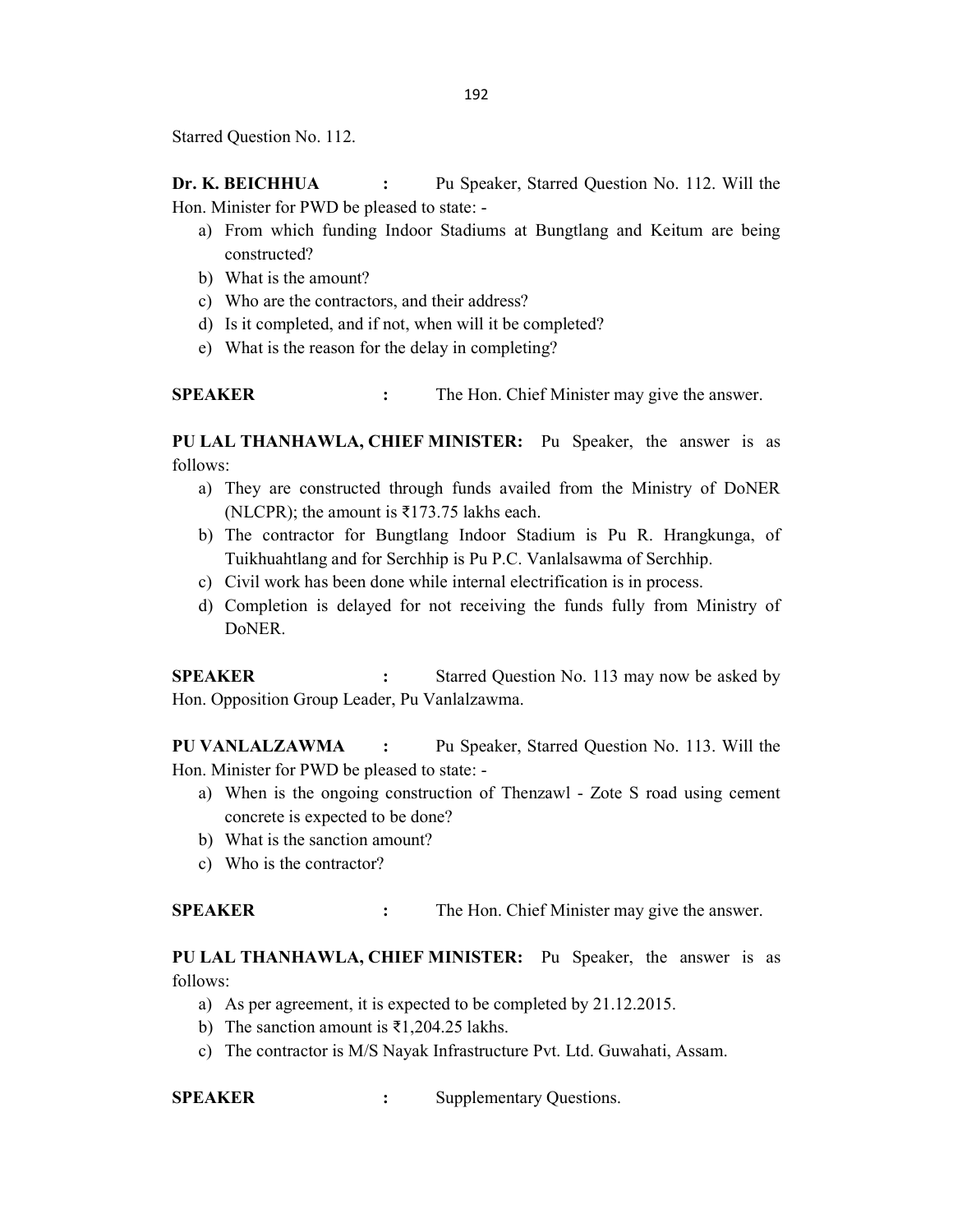PU VANLALZAWMA : Pu Speaker, I would like to ask if the contractor has given the work on sub-contract.

SPEAKER : Pu H. Zothangliana.

PU H. ZOTHANGLIANA : Pu Speaker, regarding improvement of Rualbuk - Lungtian road by cell filled concrete method, there is complain that stones used in the process are of bad quality and that the work is slower than expected. May the department take necessary steps so that the work is expedited?

SPEAKER : Er. Lalrinawma.

Er. LALRINAWMA : Pu Speaker, it is learned that the work is not completed within the estimated time. Is liquidated damage being paid for this?

**SPEAKER** : The Hon. Chief Minister may now answer.

PU LAL THANHAWLA, CHIEF MINISTER: Pu Speaker, ₹859.76 lakhs is issued to the contractor for Thenzawl - Zote road. Obviously the department is thinking of terminating the contractor for slow progress of work. Yet, there are procedures which should be followed in the process. Regarding Rawlbuk - Lungtian road, the contractor has already been instructed to speed up the work.

SPEAKER : Question Hour is now over. For information of the House, the following members are granted leave of absence for today, such as Pu Ngunlianchunga, hon. Minister, Pu J.H. Rothuama, Pu R.L. Pianmawia and Dr. Ngurdingliana.

 We shall now take up Private Members Business. We have received 74 Nos. Private Members Resolutions from 21 Members; it is sorted out through ballot which is informed through Bulletin Part 2, No. 170 issued on 20.3.2017.

 Resolution No. 1, 2, 6, 9 and 15 are of the same content and are clubbed in one. Let us now call upon Er. Lalrinawma to move the Resolution "That the MLPC Act be repealed as it causes immense problems for the church community, society, family and personal life and the like of MLTP Act be re-introduced."

Er. LALRINAWMA : Thank you, Pu Speaker. First of all, I am really thankful that this Resolution is balloted for discussion. I request my entire fellow Members to express their views without constrains of other pressures in this regard.

Pu Speaker, prior to implementation of the MLPC Act in 15.2.2015, a Study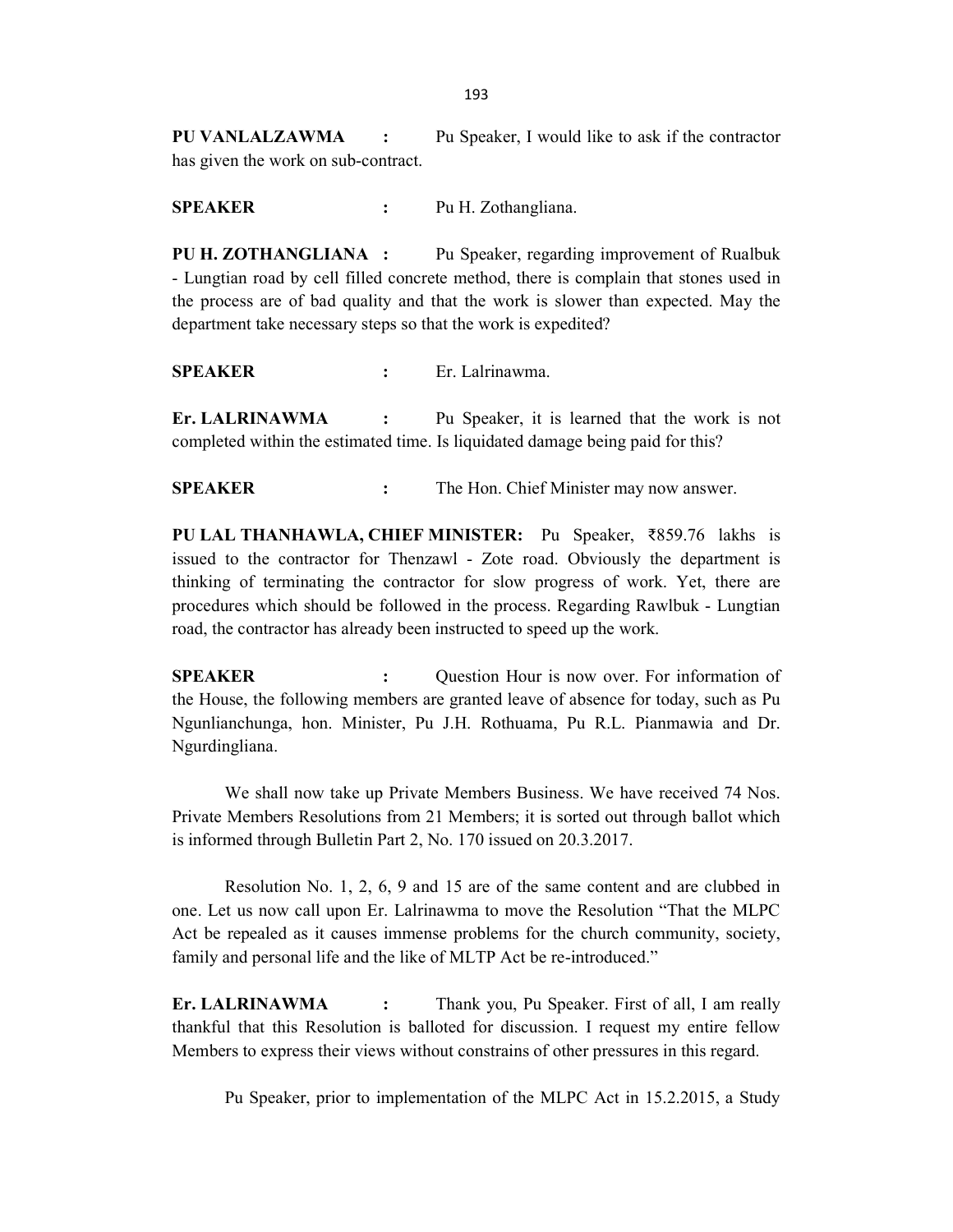Group on the implementation was formed in  $25<sup>th</sup>$  July, 2016 and its finding so far is that this Act has a huge impact on the state in different spheres. We had made several acts and rules for liquor control in the past as so now which does not necessarily intended re-introduction of MLPC Act itself but it is opined that the existing one is too lenient as liquor is accessible easily and the act thus need to be strengthened.

 As a representative of the people, I frequently visit hospitals and witnesses many patients are of alcohol related. Despite healthcare scheme being implemented under RSBY, such patients are excluded by the scheme which makes the condition o such patients even worse. It is a fact that many have lost their live due to alcohol consumption which further turns many young children to orphans and their wife to widows; it ruins the future of many younger generations. The ill effect of alcohol consumption is thus indescribable. The demand of this Act is thus intensive and it it is implemented in line of the previous MLTP Act.

 Pu Speaker, during our discussion on MLPC Bill, the Hon. House Leader stated that proper regulations to control alcohol consumption will be implemented and step will also be taken for reduction of drug abuse. However, it is sad that we still witnessing today drugs abuse among the youth where as abusive drugs seized by SRS since 11.4.2015 worth ₹12 crore.

 In any business, the prices of the commodity tend to drop as there is a competition and the same with the business of alcohol and illegal drugs. As the cost of alcohol drops, the supply of abusive drugs on the other hand also decreases so as to maintain their business at all cost. This becomes one of the main reasons for increase of drug abuse.

 It may as well be noted that supply of alcohol before introduction of MLPC Act is done mostly by poorer sections of the society. Though alcohol business is illegal, it may be taken for granted as it serves as an income earning source for the poor. However, after the introduction of MLPC Act, such business is dominated by the rich and the poor are compels to turn towards drugs business. Thus, competition between suppliers of alcohol and illegal drugs has started.

 It is learned from the answer given to Starred Question that out of the total population of Mizoram which is around 12 lakhs, number of liquor license holder is 71,230. Pu Speaker, do we concern the future of the remaining population who are opposing the MLPC Act? It is inappropriate that this act is meant to affect only this small portion of our society. We should remember that we all are elected to represent these people and it is our responsibility to determine their wellbeing as well.

Pu Speaker, consumption of liquor is of a serious matter for it is regarded as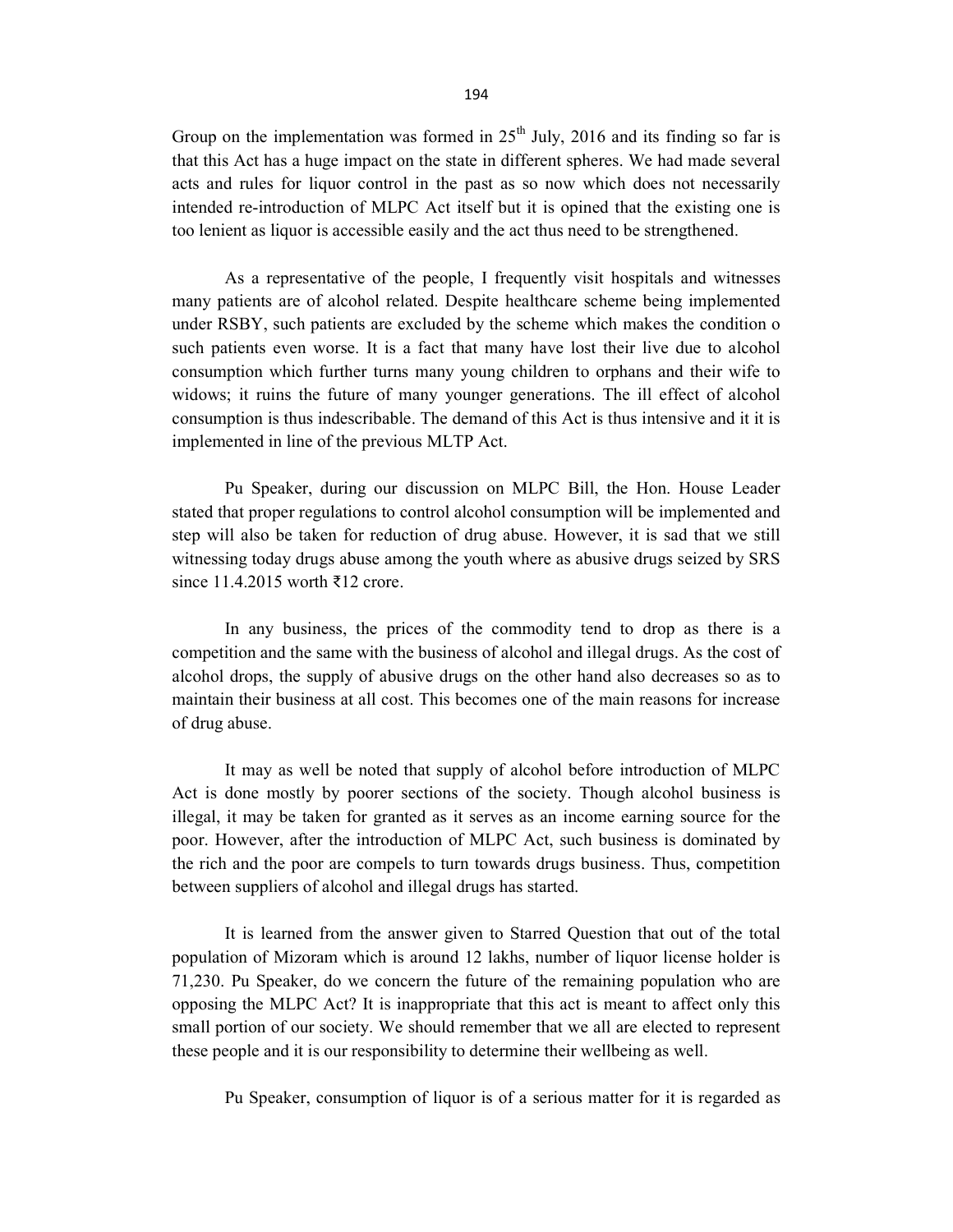social evil. So, we need to realize the ill effects in our state. Rampant use of drugs and alcohol leads to unsafe sex which increases the number of HIV/AIDS cases in our state. When someone indulges in uses of alcohol and drugs, he loses self-discipline which in turn leads to unsafe sex. Likewise, it also creates many problems for the church community as well as many have lost their life due to such practices. Obviously church is strongly opposing the MLPC Act and so is unbecoming for active members of some churches to participate in the demonstration being held recently. However, they are forced to do so through this Act. This also creates a huge barrier for our missionaries also in preaching the gospel. So, I opine this problem needs careful manipulation..

 We have also learned that the excise duty collected during 2016-2017 is around 53 crores i.e. 25%, 48%, 38% 34.5% as the answer to the starred Question differs from time to time. Taking an average of 35% as the excise duty, the total expenditure of our state towards alcohol is approximately 15,100 lakh which I opine as purely exploitation of the people's money. It may seem that the excise duty desirable, however it is unfortunate to learn the amount spent on alcohol. In short, this Act is a curse for our state. So, I beg this august House to determine the case cautiously and pass this Resolution. Thank you.

SPEAKER : Now, we shall continue discussion on the Resolution. Each member will have 10 minutes. Who will be the first? Pu Thanliana.

PU LALTHANLIANA : Thank you, Pu Speaker. I, at the outset express my support to the Resolution.

As known to us all, the MLPC Act was passed on  $15<sup>th</sup>$  January, 2015 and is implemented w.e.f.  $16<sup>th</sup>$  March, 2015; the evaluation committee was formed after 16 months of its implementation. Since then, nine months have passed and is unfortunate to find out the negative effects within this short period of time. I opined it is intensive that we resolved the problem. (Deputy Speaker in the chair)

 Pu Deputy Speaker, we are witnessing many alcohol related death. The MLPC Act has really imposed problems on our churches, family, society and on the personal life. Besides, we can see clearly that use of alcohol is against the churches authority. It is also shown by study that  $65\%$  of widows are due to alcohol related death. The  $15<sup>th</sup>$ issue of Zozam Times underlines that we have already exceeded our revenue target on alcohol by 58%. This indicates the hindrance of our economy which I opine as very unfortunate.

 With the plan to repeal the MLTP Act, despite only two out of eight consultants of the civil societies giving their approval, the Govt. still passed the bill. It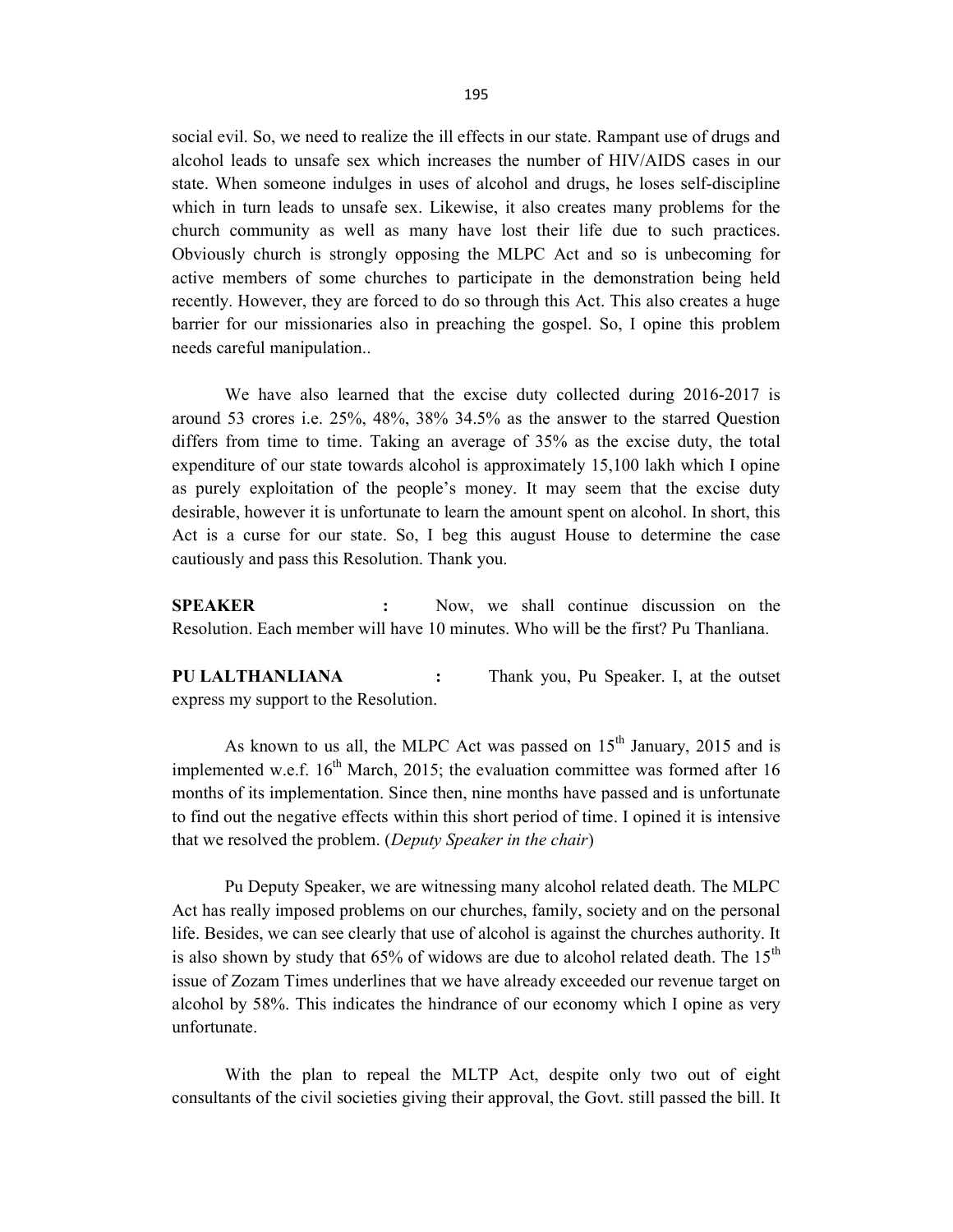is too late to form a study group after facing serious issue which calls for immediate attention. Some people claims death rate rises due to consumption of poor quality alcohol but we have more deaths after the implementation of MLPC Act. I believe legalizing liquor only increases the demand which further brings more deaths. Therefore, immediate attention should be given to this concern. I opine setting up a study group will only slow down the process and I therefore support passing this Resolution.

DEPUTY SPEAKER : Pu K. Lalrinthanga.

PU K. LALRINTHANGA : Thank you, Pu Speaker. I would like to emphasize on the progress made by Mizoram so far after implementation of MLPC Act.

 My fellow member has pointed out the intensive need for us to repeal this Act. However, the Hon. Chief Minister has stated that it will be reviewed after three years which I opine as too early to form a study committee. While discussing the progresses we made so far after this act, it is also necessary to mention the same time problems we had faced at the time of MLTP Act. When MLTP Act was implemented, many people who went to Assam to buy and enjoy drinks faced various problems; I have often witnessed many of such cases since the supplying source is situated in the boundary. However, after the introduction of MLPC Act, such problems vanish. Despite the efforts of Excise forces and NGO's during the time of MLTP Act, sufficient amount of liquor were available though the supply was reduced; it was not fully controlled. As such was the case, this MLPC Act is meant to bring full control of such supply.

 It is a fact that the enforcement staff needs strengthening to resolve the problems as in public transport vehicles in which the passengers often faces problem due to drunk driving. Besides, consumption of alcohol during office hour is another problem. Obviously we may be able to check such problems through strengthening the enforcement staff for checking may also be done in government offices from time to time. Thank you.

### DEPUTY SPEAKER : Pu R. Vanlalvena.

PU R. VANLALVENA : Thank you, Pu Speaker. We are not here today to praise or justify the use of alcohol but to determine what is best for our state. It is our experience that we failed to achieve our goal during the 17 years of implementation of the Total Prohibition Act; such is the findings of study group also.

It could easily be seen that alcohol related deaths are still arising despite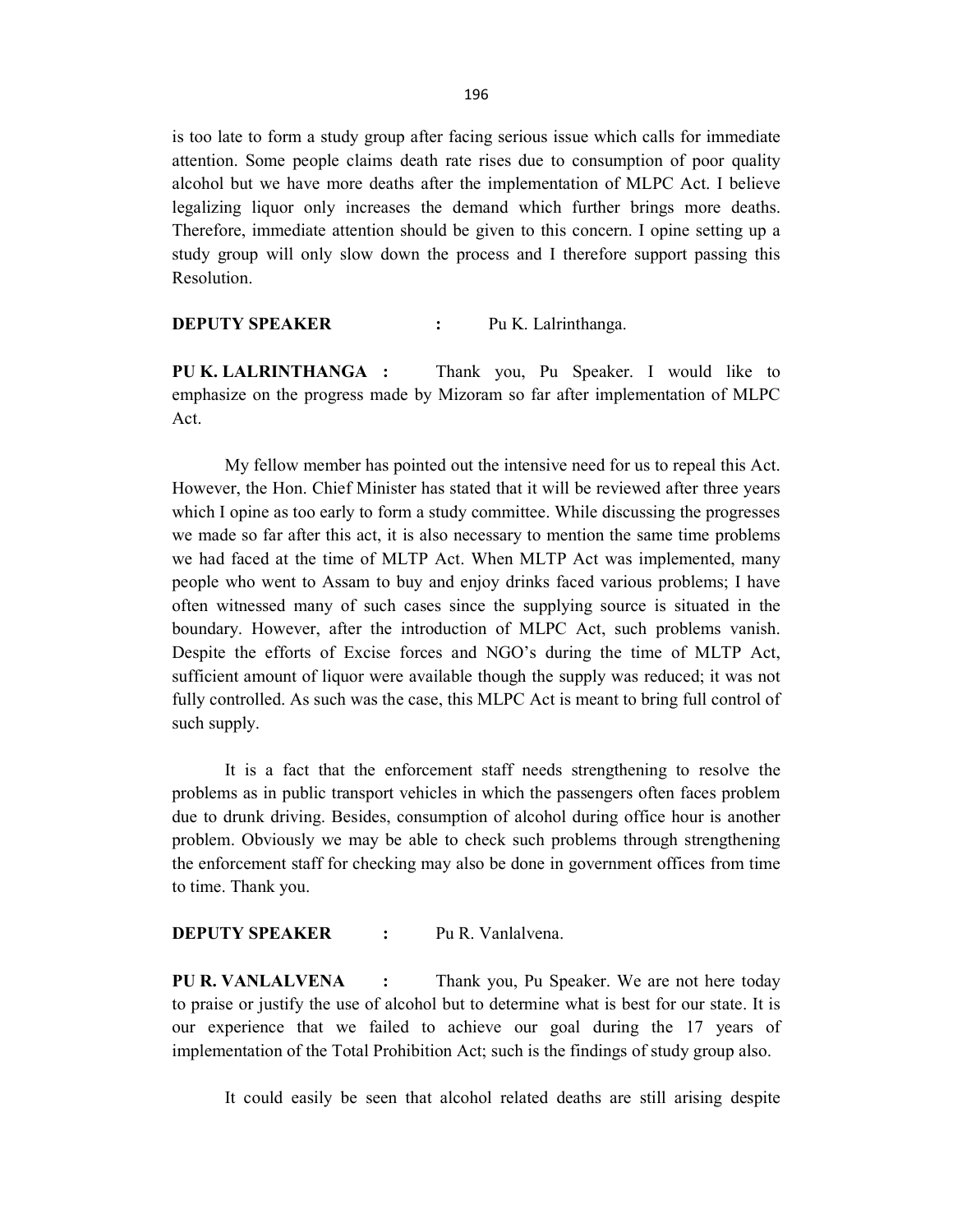prohibition Act. Therefore, as stated earlier, this act is introduced to find a better way for the state. As stated by the Hon. Chief Minister, this is only for the experiment and will be reviewed as per the findings of a study group which is suggested right from the beginning. The steps taken today are in line of plans made right from the beginning. Thank you, Pu Speaker.

**DEPUTY SPEAKER : Pu K. Sangthuama.** 

PU K. SANGTHUAMA : Thank you, Pu Deputy Speaker. There is an opinion during the time of total prohibition that if alcohol is legalized, the use of drugs will be checked. However, after the introduction of MLPC Act, that opinion proved to be wrong. Even though there is no proper research or findings, we can easily say from our personal experiences from different localities that the misuse of drugs increases after MLPC Act.

 It seems that the result is clear enough during the last couple of years. There is a claim that around 10% of the patients admitted at Durtlang Hospital are alcohol related. It is also a fact that alcohol related death is increasing among consumers below 40 years of age.

 Pu Dy. Speaker, it is clear from our experience that our state is not ready yet to legalize alcohol. The problem pervades not only among the Mizos but also among other societies which indicates the difficulty to control one from drinking alcohol. Easy access to alcohol increases our intake which in turn ruins the health of a person.

 There are also certain shortcomings regarding its control like excessive issue of permit. It may be noted that all permit holders are not consumer but for business purpose; there are numbers of such cases. According to the report, there are also cases like selling of liquor to minors wearing school uniforms. It is further learned that liquor is issued by means of expired license and there are wine shops without license. Besides, there are many cases of accident relating to alcohol. I, therefore, make an appeal to the government to carefully consider the matter and repeal the MLPC Act.

 I used to have a broad opinion on the use of alcohol as I opine that if someone drinks in their own discretion, we have no say upon them. However, if there is no proper control and awareness from the younger generations, it may become the biggest social evil for our state. As already mentioned, it seems that the government is also open-minded on reviewing this act right from the beginning. Thus, I beg this august House to pass this Resolution to save our youth and for the betterment of our society and our state. Thank you, Pu Speaker.

**DEPUTY SPEAKER** : It is now 1:00 pm. We shall take a break and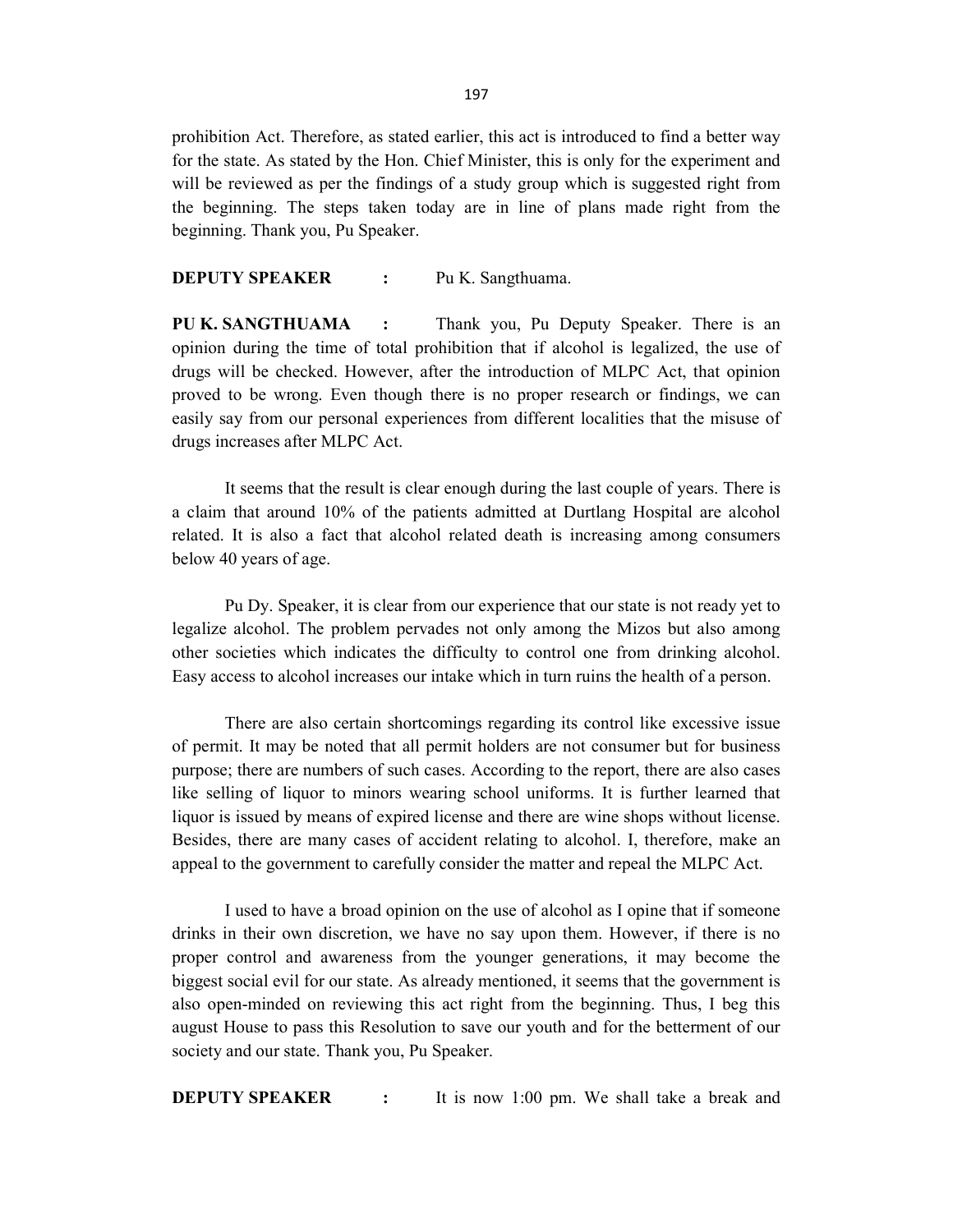will continue with our sitting at 2:00 pm.

#### 2:00 PM

SPEAKER : We shall continue our discussion. Let us call upon Pu Lalsawta.

PU LALSAWTA, MINISTER: Thank you, Pu Speaker. This Resolution does not concern the central government or other foreign countries; it is simply regarding the authority of the state government. We are all aware of the socio-economic condition of our state. We used to stay in other developed states and countries in order to have education and other trainings as well as employment. Meanwhile, those places are generally where alcohol is legalized. We never discourage someone to visit such places.

 Sins and crimes could not be eliminated simply by prohibition. There is no alcohol or other such substances in jail. However, it does not mean that someone is good just because he does not indulge in such act. The real goodness lies in self conviction of someone to restrain from evil.

 Lastly, as I have already mentioned, this resolution is solely a state subject. The government is also taking its own steps to study its effects in the society. Therefore, I opined that it is better to wait the steps already taken by the government. It is obvious that it will take the best step necessary for the state. Thank you.

SPEAKER : Pu Thanliana, Minister.

PU P.C. LALTHANLIANA, MINISTER: Pu Speaker, it seems that we are beating around the bush regarding our discussion about today. We mainly speak about the ill effects of alcohol instead of the Act itself. Even when we are trying to introduce the MLPC Act, we never encourage consumption of alcohol. It is for better control and regulation of alcohol that the MLPC Act is passed.

 When MLTP Act is introduced, the three Autonomous Councils within our state did not adopt it and no pressure was made to them to adopt the same necessarily. Moreover, they still do not adopt the MLPC Act also. However, we never heard of them facing more alcohol related problems than the affected area. This made difficult to pinpoint what exactly is our problem. Even at the time of MLTP Act, licenses were given out on the recommendations of doctors. It is difficult to understand why it became a problem to legalize it now.

We are all aware that the festive seasons are also much more peaceful after the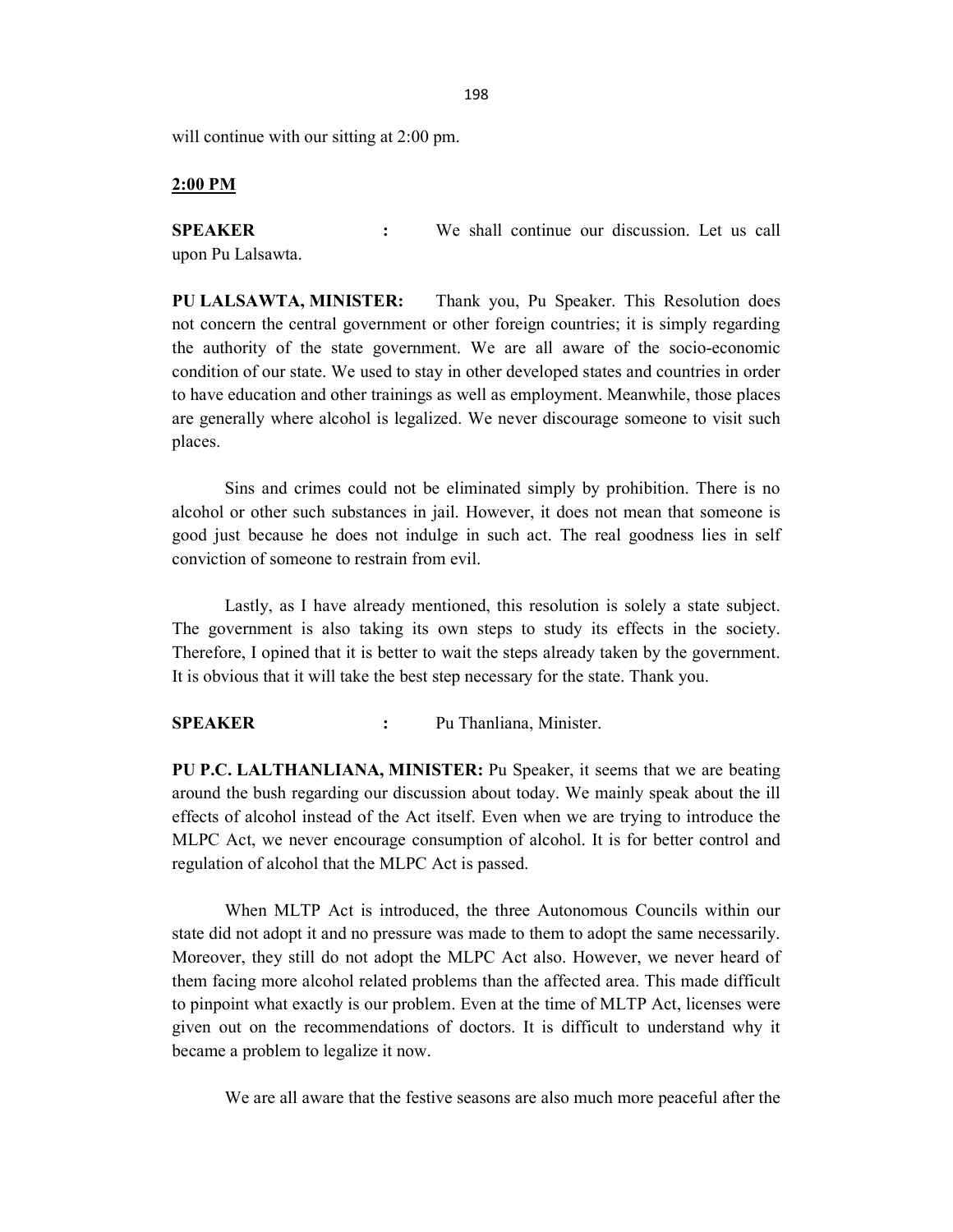MLPC Act. I would like to mention that the Congress party has nothing to gain from this Act. The only objective of the MLPC Act is the welfare of the state.

 It is a fact that someone may still face alcohol related death even after the implementation of MLTP Act or MLPC Act. The government is paying a close watch towards the effect. There is no need to pass this resolution today as the government is always ready to act as per the need of the state. Thank you.

SPEAKER : Pu K. Beichhua.

Dr. K. BEICHHUA : Thank you, Pu Speaker. First of all, I would like to state that I am supporting this resolution moved by Er. Lalrinawma. It is my opinion that the victim of alcohol related problems will be very pleased for this act being discussed. I also hope that their problems could be resolved by passing this resolution.

 Pu Speaker, I have studied the MLPC Act personally and find no positive sign. It makes us suffer at various levels such as the church, family and personal life. It serves for the death of many youths. It is vital to face the reality of the condition of our state today. If we turn deaf ear towards the situation, it will surely be a curse for our future generation.

 Many visible and witnessed problems are already mentioned. It is apparent that there are many other problems which are not visible but still a severe problem for the state. The spreading of HIV AIDS is one of such examples. It is obvious that we need to stop this menace as soon as possible.

 Most of the deaths in our state are among the youth. A closer study shows that they are mainly alcohol related deaths. It is very unfortunate that nearly 100 policemen were died due to alcohol related ailment just after the introduction of MLPC Act.

 Regarding the effect of MLPC Act within the Autonomous Council Areas, many people availed their permits from the police and imported alcohol in the autonomous council areas. We, the people who are residing within the area are now witnessing a huge problem as well due to this Act.

 In view of all these problems faced by the state nowadays, I opine that this resolution should be passed and the like of MLTP Act should be introduced. Thank you.

SPEAKER : Pi Vanlalawmpuii.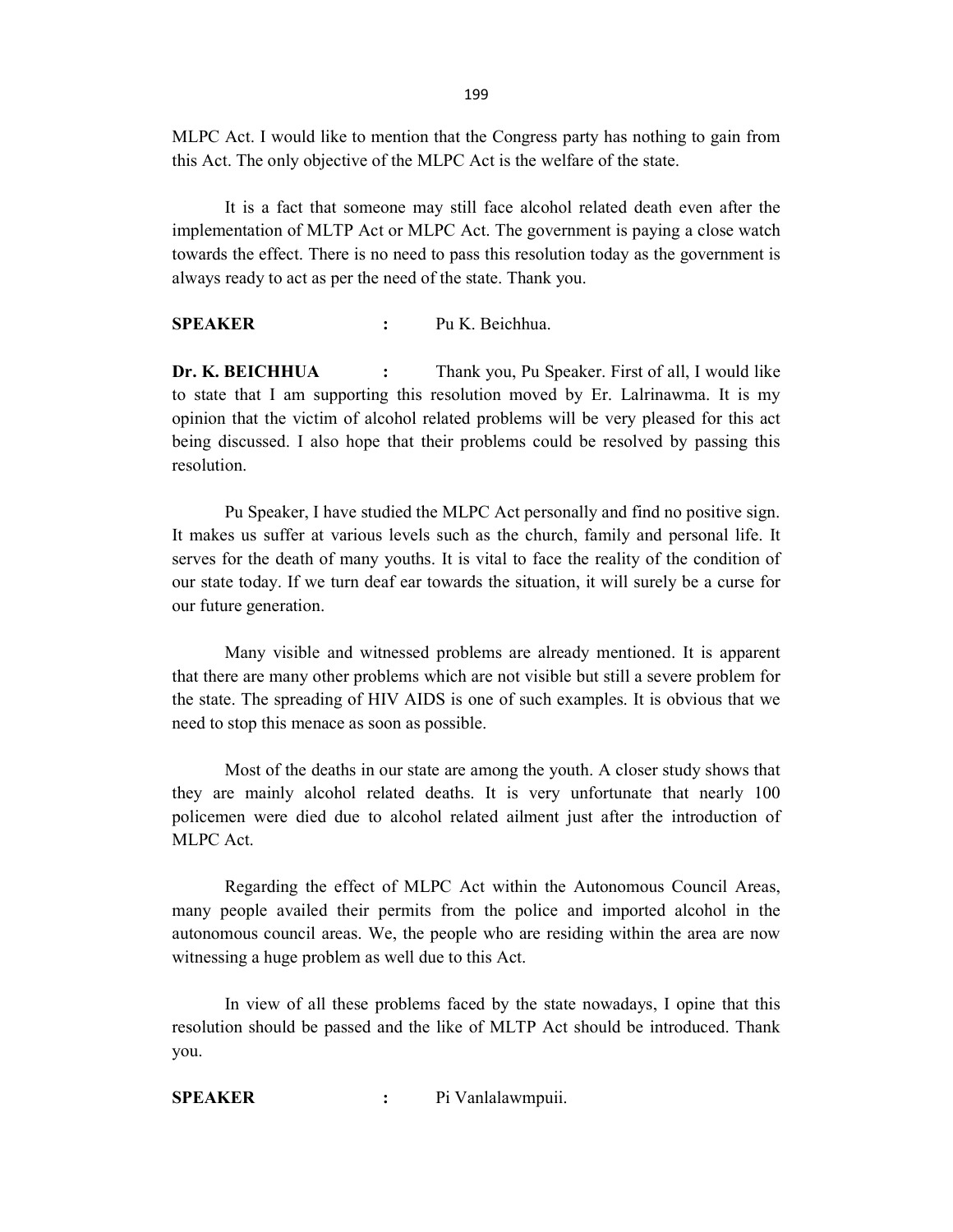PI VANLALAWMPUII CHAWNGTHU: Thank you, Pu Speaker. It is no question that consumption of alcohol is not good. The MLPC Act is also passed to control and regulate it as no government could implement the MLTP Act effectively.

 The Study Group is currently in action reviewing the effects of MLPC Act. As already mentioned, it is said that the MLPC Act will be reviewed after some time. What is most important is self control of every individual not to indulge in drinking.

 It is not a matter in which some political parties should take advantage out of it for it concern the welfare of our state. The objective is what is best for the state. If the act is not good as expected, it will certainly repeal it as it deems necessary. Therefore, I believe there is no need to pass this Resolution for the time being. Thank you.

### SPEAKER : Pu Z.S. Zuala.

Lt. Col. Z.S. ZUALA : Thank you, Pu Speaker. It seems that even the mover of the Resolution himself is not fully convinced of what he said; he did not strongly argue the Resolution to be passed.

 Prohibition had been attempted in various countries like USA, Russia and Canada etc. but failed miserably. They never introduced prohibition again. In India, several states used to introduce prohibition but also failed. In Mizoram also, we have already experienced how the prohibition is failed.

 It is mentioned that the amount we spent for alcohol is very high. However, it is also important to consider how much we may spend without collecting any excise duty during the time of prohibition. It is much better to control and regulate and also collecting excise duty rather than simply lose a huge sum on illegal sale of alcohol.

 It is all agreed that this act is not what we want the most. It is introduced just because the situation compels us. I believe that it should be better to implement with better enforcement. Besides, I found this Resolution to have some political motives. Therefore, I could not support it to be passed. Thank you.

#### SPEAKER : Pu K.S. Thanga.

PU K.S. THANGA : Thank you, Pu Speaker. It seems like we are using this act as a political game. It compels us to defend our stance. The main point stressed by the mover is problems caused by alcohol in family and personal life. I have visited many patients and attended many funerals as an MLA within my constituency. There are only few of ailments and deaths relating to alcohol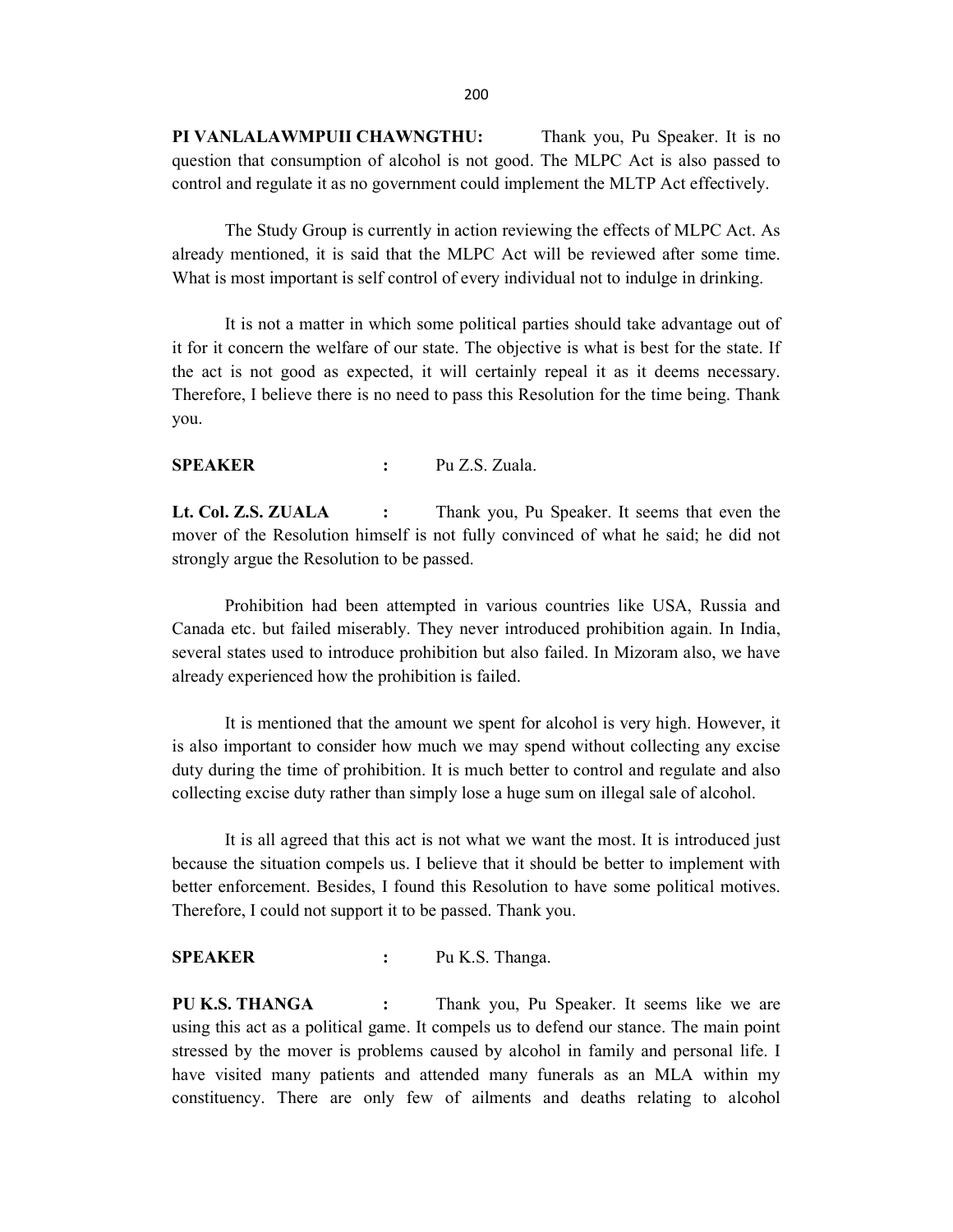consumption. This shows that what has been stressed may not be completely correct.

 It is God's will to prevent us from doing sin but not always to keep us away from evil. His aim is to prevent us to do such evil even if they are around us. I argue that we should face the reality instead of making up some sorts of theory. I have visited several places and attended certain programmes where they are drinking liquor. I never witness problems which have been claimed.

 Even in our state, we are also organizing different programmes and festivals at Sialsuk, Reiek and Tuirial etc and I never witness any form of problems in such events. I believe that we need to look at the positive side of this matter. Let our eyes not be blinded by our desire of political gain. Let us be patient enough to wait for the findings of expert team instead of playing political game in this House. Thank you.

### SPEAKER : Pu B.D. Chakma.

PU B.D. CHAKMA : Thank you, Pu Speaker. I would like to speak a little in this matter as a member from District Council area as well for I am a doctor by profession. It seems that we put the blame of different diseases and ailments on alcohol. However, this may not be correct. Self control is more important than alcohol control.

 What we need is moral education and moral upgradation. Alcohol is not all the reasons for our diseases and problems. This Resolution seems to be merely of an attempt to gain support of the people.

 A committee is formed to study the effect of MLPC Act under the Chairmanship of the Hon. Home Minister. So, it is better to wait for its findings as it seems too early to pass this Resolution. I, therefore, could not support this Resolution. Thank you.

SPEAKER : Pu Lalruatkima, after that Pu Zothangliana will take his time.

PU LALRUATKIMA : Thank you, Pu Speaker. I am very pleased that this resolution could be discussed in this House today. As we are aware, The MLPC Bill, 2014 was introduced in this House on  $10^{th}$  July, 2014 and was passed in spite of stiff opposition from civil societies, churches and MLAs of opposition parties. As a result, selling of liquor was legalized from  $16<sup>th</sup>$  March, 2015.

 Pu Speaker, I would like to beg my fellow members to consider this subject carefully as it determines the youth of future generation. We have heard that illegal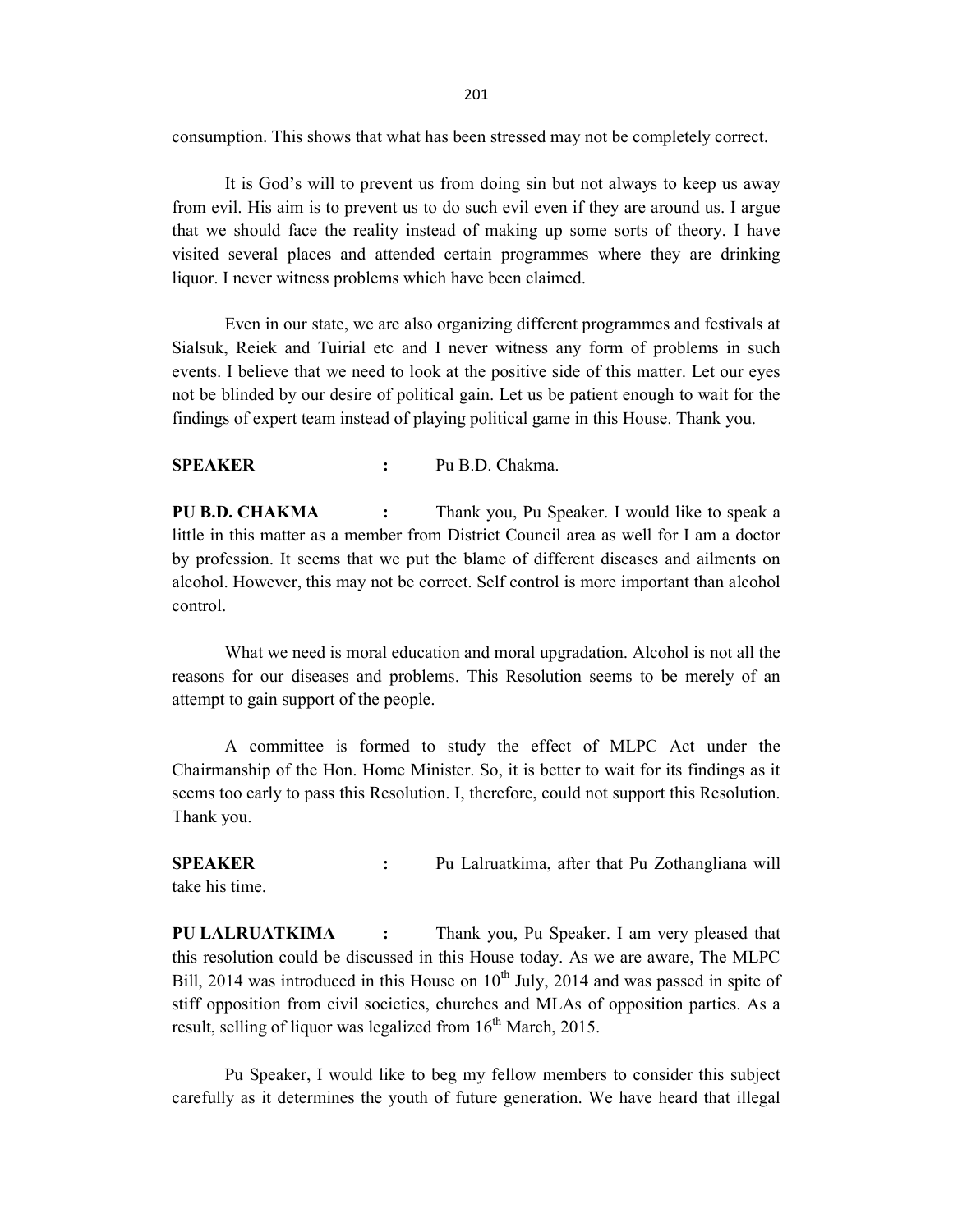supply of alcohol is seized in the Autonomous District Council areas where MLPC is not implemented. There is also a research finding which stated that alcohol is sold to school students wearing uniforms. It simply means that the implementation this act is a failure. So, we feel the need to change the present act.

 We are not saying this factor deteriorates the status of our society but we need to accept ourselves responsible for this. We are all the victim of alcohol consumption one way or another. Waiting for more time to pass is out of question considering how many people will pass away within that period of time. According to the reply I received from RTI question, the number of death among policemen in 2014 is 126 and 157 in 2015 which is after the introduction of MLPC Act. It is obvious from this also that we have failed on the implementation of this act.

 The crime rate of Bihar state has decreased by 25% after implementation of the prohibition. Punjab also has introduced partial prohibition recently in view of the negative impact of alcohol in their society. Let us consider the betterment of our society more important than the amount of tax which may be collected from alcohol.

 Pu Speaker, it is very unfortunate to learn that uses of drugs increased very much nowadays. Moreover, no step is taken to strengthen the enforcement agencies or for rehabilitation measures. Thus, it is vital to consider the matter carefully and what is best for our state. It is a matter of survival of our society. Therefore, I do support this Resolution to be passed. Thank you.

PU H. ZOTHANGLIANA: Thank you, Pu Speaker. The discussion of this Resolution is an example that the welfare of our people is the primary concern of the government. We all know that there is judicious use of alcohol even in the olden days in Mizo Society. This indicates alcohol is not control at that time. It is a trait of human being to do what is not allowed. When there is any strict regulation on something, there are tendencies to do such things in human mind. This is the same regarding alcohol also.

 Is is our desire that no one should indulge in alcohol consumption. However, as this is not possible, the situation compels us to introduce the MLPC Act. It is solely for the betterment of our state that this act is introduced.

 Lastly, this act is not meant to exist always. As already stated, it will be monitored and its effects studied. Study Group has also been formed for this purpose. It is irrelevant and baseless to make allegation merely based on personal opinions and not research. We should also remember that MLPC Act is not giving away liquor leniently. It contains "prohibition" in the name itself and it also aims at systematically controlling consumption of alcohol. Therefore, I believe that it is not the time yet to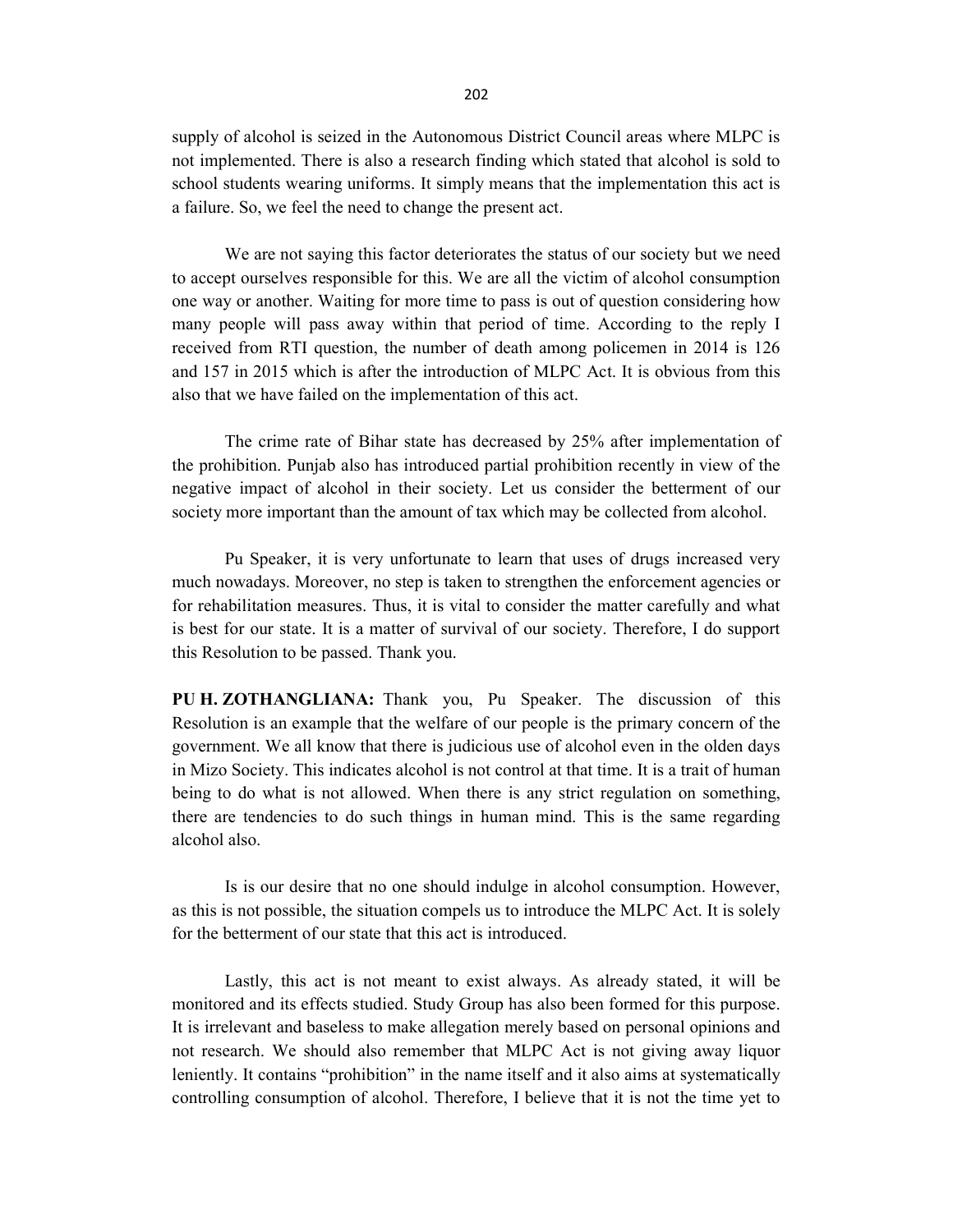pass this resolution. Thank you.

SPEAKER : Pu John Rotluangliana.

PU JOHN ROTLUANGLIANA, MINISTER: Thank you, Pu Speaker. I would like to speak about the Resolution itself. Any Act could not be repealed through Private Member's Resolution. If he really wanted to repeal any Act, he has to introduce Private Member's Bill.

 Pu Speaker, it seems that we are taking this act as a political instrument. Alcohol is not such a big subject considering other important things but the way we deal with it make it more valuable. It may be better if we do not pay much attention towards it.

 We clearly aware that alcohol is not eliminated even with prohibition. I used to see many people get drunk in the street during that time. However, after the implementation of MLPC Act, those people are nowhere to be found. It is the same in places like Rangvamual where alcohol used to be sold illegally before.

 It is a matter of self control if one is prevented from alcohol consumption. There is no prohibition in most of big cities where we sought higher education. We are not discouraged to stay there just because there is no prohibition. We have spent 17 years under prohibition and it takes time to adapt with this new act. We will surely succeed if it is implemented for 17 years. Therefore, I do not support any resolution to repeal this act at the moment. Thank you.

SPEAKER : Pu T.T. Zothansanga.

PU T.T. ZOTHANSANGA : Thank you, Pu Speaker. When Congress formed ministry in 1990, there was intensive pressure from the public to implement prohibition. As a result, the MLTP Act is introduced. After 15 years, there is again an urge for change of MLTP Act. I used to be a lawyer while MLTP Act was implemented; I am aware of how only the poor are punished under the act. I am also aware of how there is still sufficient supply of alcohol. We can learn that this is correct from statistics of seized illegal liquor.

 In such condition, a study group of MLTP Act was formed in January, 2011. According to their findings and recommendations, the new MLPC Act was introduced. However, after a very short time, there is again an urge for repeal of the new act. As a result, a study group was again formed, their report of which is still awaited. I opined that it is inappropriate to pass this Resolution which aims at repeal of an act, especially before the report of a study group is received.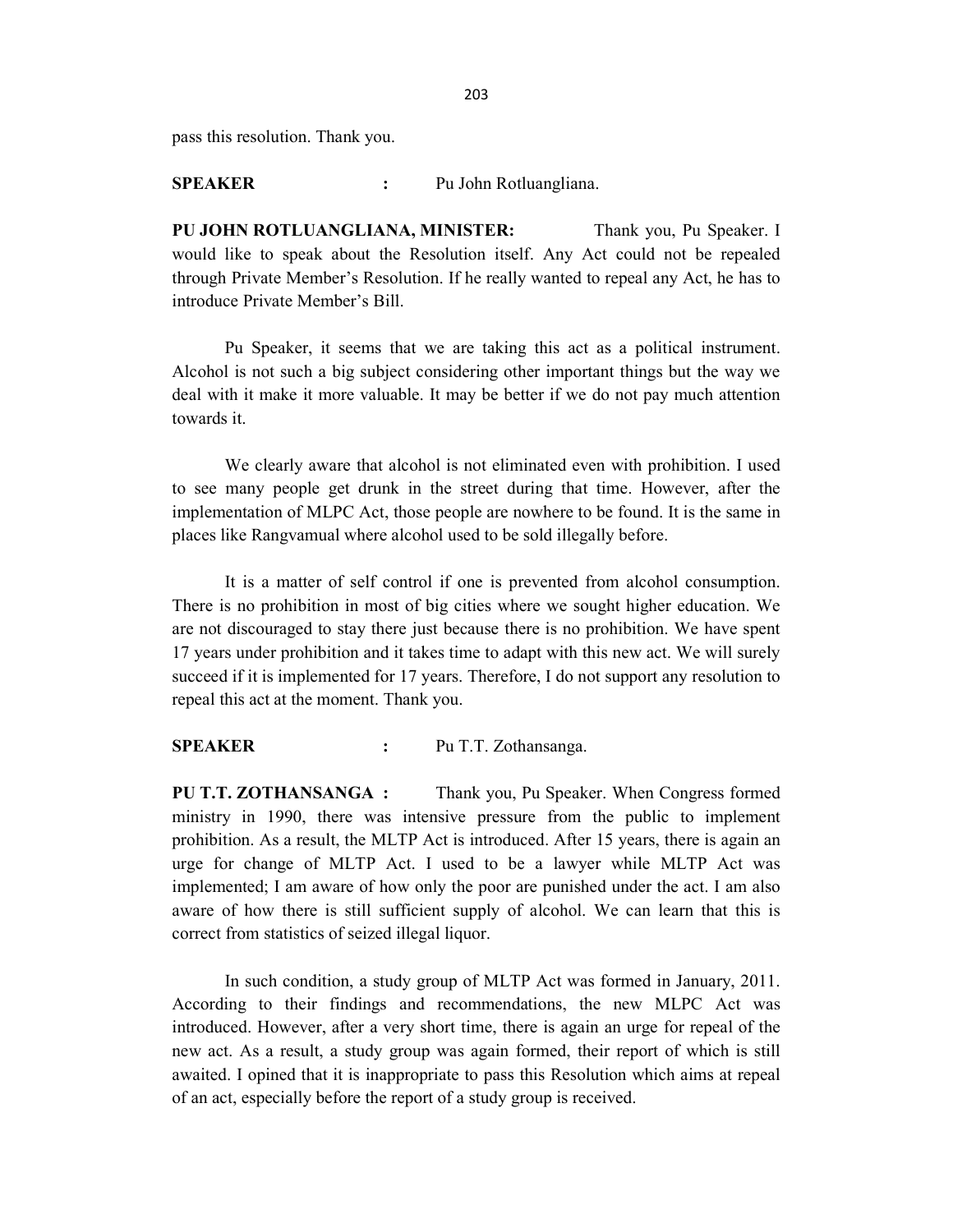SPEAKER : Pu Vanlalzawma.

PU VANLALZAWMA : Thank you, Pu Speaker. I am grateful to have a good discussion on today's Resolution. From the very beginning, our party is always opposing legalizing liquor. However, the MLPC Act is passed without our consent. As we have predicted, our state is now facing the menace of alcohol consumption though our state is not ready yet to face this problem.

 There are some doubts about the quality of the liquor supply also. There is no knowledge of its manufacturers and the process of manufacture. It is doubtful how they could produce sufficient amount within a very short period of time. There may be supply of low quality alcohol due to high demand.

 It is very difficult for the poor to have vendor license as they are required to pay huge amount as security deposit. As a result, it seems they turn towards smuggling of drugs. This may be the reason why there is a huge increase of drug abuse among the youth. Besides, we have also learned that it is sold to students wearing uniform which is a very serious subject. It is also a result of failure on the part of enforcement agencies.

 Keeping in view all these problems we are facing today, I am supporting the Resolution we are discussing today. Thank you.

SPEAKER : Let us now call upon the hon. Excise Minister, Pu R. Lalzirliana after which the Hon. House Leader and the mover will follow.

PU R. LALZIRLIANA, MINISTER: Thank you, Pu Speaker. I am grateful that we are having a good discussion on this resolution today. As stated earlier, the MLPC Act has been introduced after a study group of MLTP Act was formed. The study group recommended that the MLTP Act is not successful and alternative means thus to be sought. The subject of alcohol used to be a difficult subject in the past as well.

 Pu Speaker, let me give the answer to the question regarding Vendor License which has not been answered a few days ago. In Mizoram, there are 68 Nos. Vendor License holders out of which 61 Nos. opened their shop; there are 3 Nos. bonded warehouse. The total prohibition Act has now been lifted and we now have a problem to control supply of alcohol effectively. Consequently, the death rate among the police forces increases as we have lost 60 to 100 polices every year. In this regard, it may be noted that the death rate of a particular group or society with larger population tend to become higher than the lesser population.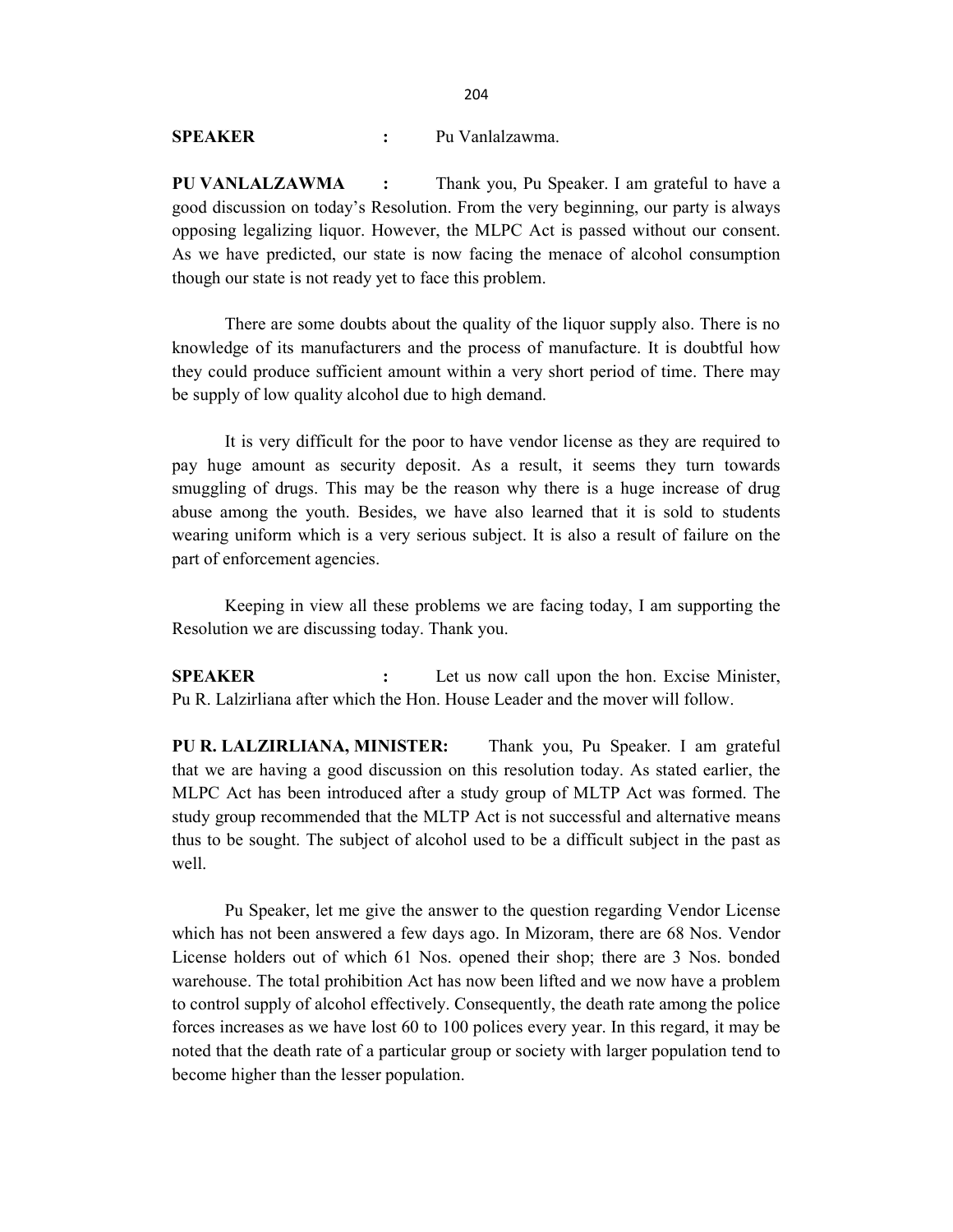It seems that the mover himself is doubtful that MLPC Act will be successful but has to do for a political gain. Pu Speaker, I also believe that this could not be done for it is enforced through legislation. Under MLTP Act, the crime rate in our state increases. As a true believer in Christianity, I opine we should control ourselves from what we thought is sinful; if we hate liquor so much then we should restrain ourselves from indulging in it. We have set up a study group and the government will study their finding. If their finding is not good for us, we may withdraw the bill. So, I opine we should wait for the report of a study group before making any decision. Thank you.

SPEAKER : Let us invite the House Leader.

#### PU LAL THANHAWLA, CHIEF MINISTER: Pu Speaker, thank you.

 As stated by our leaders, even the most ignorant tribes in the world today do not have any qualm about liquor where as our society which we claim as 100% Christianity only makes it as big issue. I opine we should improve our mindset in this regard. It has been barely 2 years since the implementation and is quite early to draw some conclusions. Evil will remain as long as the world exists but a true Christian should restrain himself from indulging in what he believe to be sinful.

So, what is important for the government is to strengthen the excise force so as to maintain law and order effectively. We may deploy even the police forces to assist excise force if the situation demands. We have to bravely stand against all evils and this is the objective of our leaders. Pu Speaker, thank you.

SPEAKER : Now, we will invite Pu Rinawma to wind-up the discussion and move the House to adopt this Resolution.

Er. LALRINAWMA : Pu Speaker, thank you. 19 members including our House Leader and the concerned Minister have participated in today's discussion. Our opinion and believes regarding MLTP is clear from our discussion. The hon'ble members' participation is more than I expected and I am very thankful for that. I think it is also the will of God that my Resolution is balloted for today's discussion.

 From our general discussion, it appears that we give important to our choices. Everybody has a choice but we cannot control our choices and so we have laws to guide us.

 Some Members mentioned regarding a Study Group and I also opine we have to wait for its findings. There are members who this Resolution as being submitted for political benefits but I do not think this is the intention. Thus, I invite every member